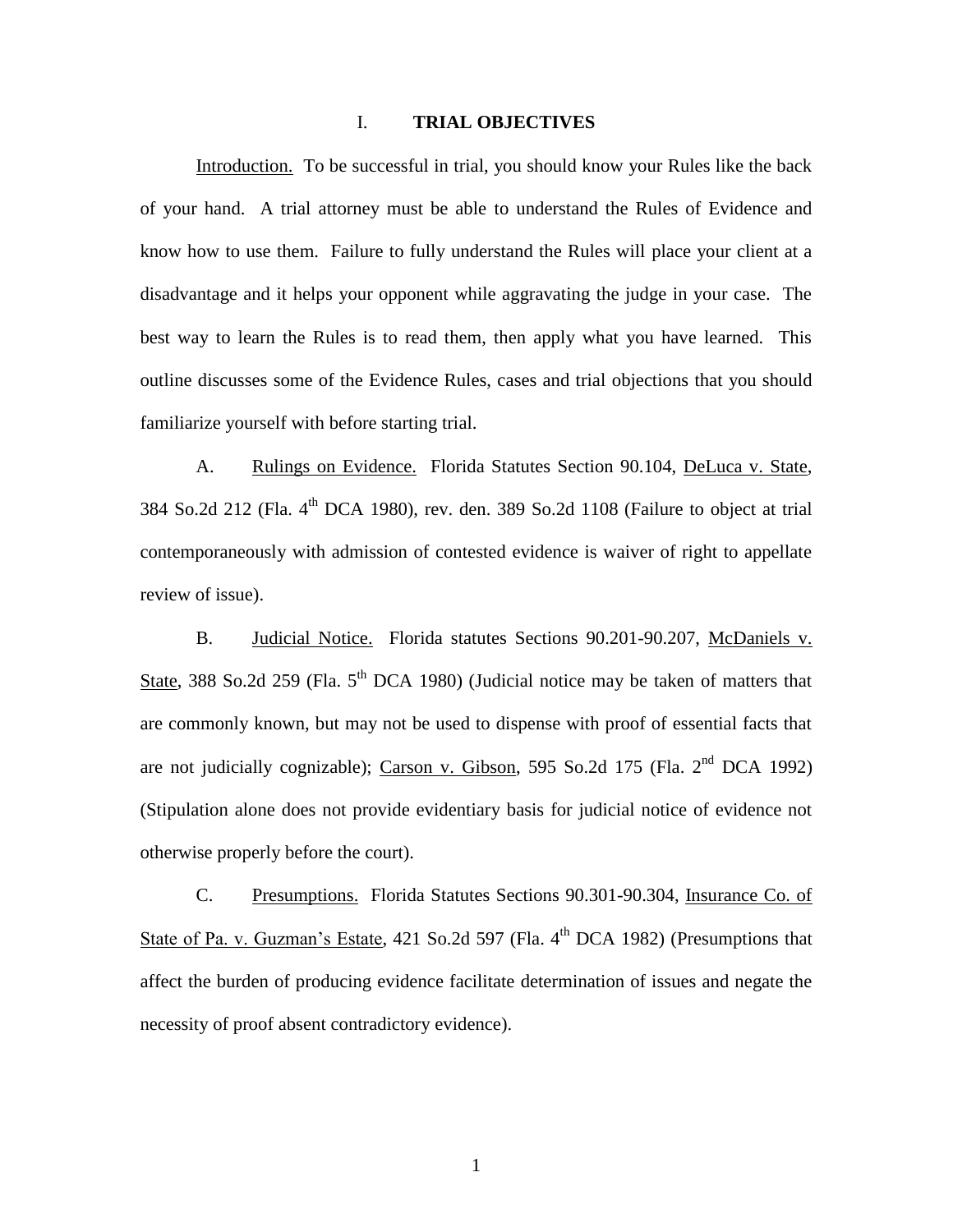D. Relevant Evidence and Admissibility of Certain Types of Evidence. Florida Statutes Sections 90.401-90.410, Howard v. State, 616 So.2d 484 (Fla.  $1<sup>st</sup> DCA$ 1993) (Relevancy determinations are within trial court's discretion and absent clear abuse of discretion such rulings will not be overturned).

E. Privileges. Florida Statutes Section 90.501-90.510, State v. Castellano, 460 So.2d 480 (Fla. 2d DCA 1984) (Privileges in Florida are no longer creatures of judicial decision; rather, they are statutorily limited).

F. Witnesses Who May Testify; and Exclusion of Witnesses. Florida Statutes Section 90.601-90.616, Baker v. State, 674 So.2d 199 (Fla. 4<sup>th</sup> DCA 1996) (Competency of witness to testify is determination left to sound discretion of trial court, and absent abuse of discretion, trial court's decision will not be disturbed).

G. Expert Witnesses. Florida Statutes Sections 90.701-90.706, State v. DuPont, 659 So.2d 405 (Fla. 2d DCA 1995)(Expert may base opinions on facts which are not necessarily admissible evidence, but expert witness may not be used as a conduit to introduce otherwise inadmissible hearsay).

H. Hearsay. Florida Statutes Sections 90.801-90.806, Peterka v. State, 640 So.2d 59 (Fla. 1994) (Hearsay rule prevents admission of out-of-court statements to prove fact through extrajudicial statements, but out-of-court statement may be admitted for a purpose other than proving truth of matter asserted if statement is relevant to prove a material fact and is not outweighed by any prejudice).

I. Authentication and Introduction of Documents and Photographs. Florida Statutes Sections 90.901-90.954, Mills v. Barker, 664 So.2d 1054 (Fla. 2d DCA 1995) (Authentication or indemnification of evidence is required as condition precedent to its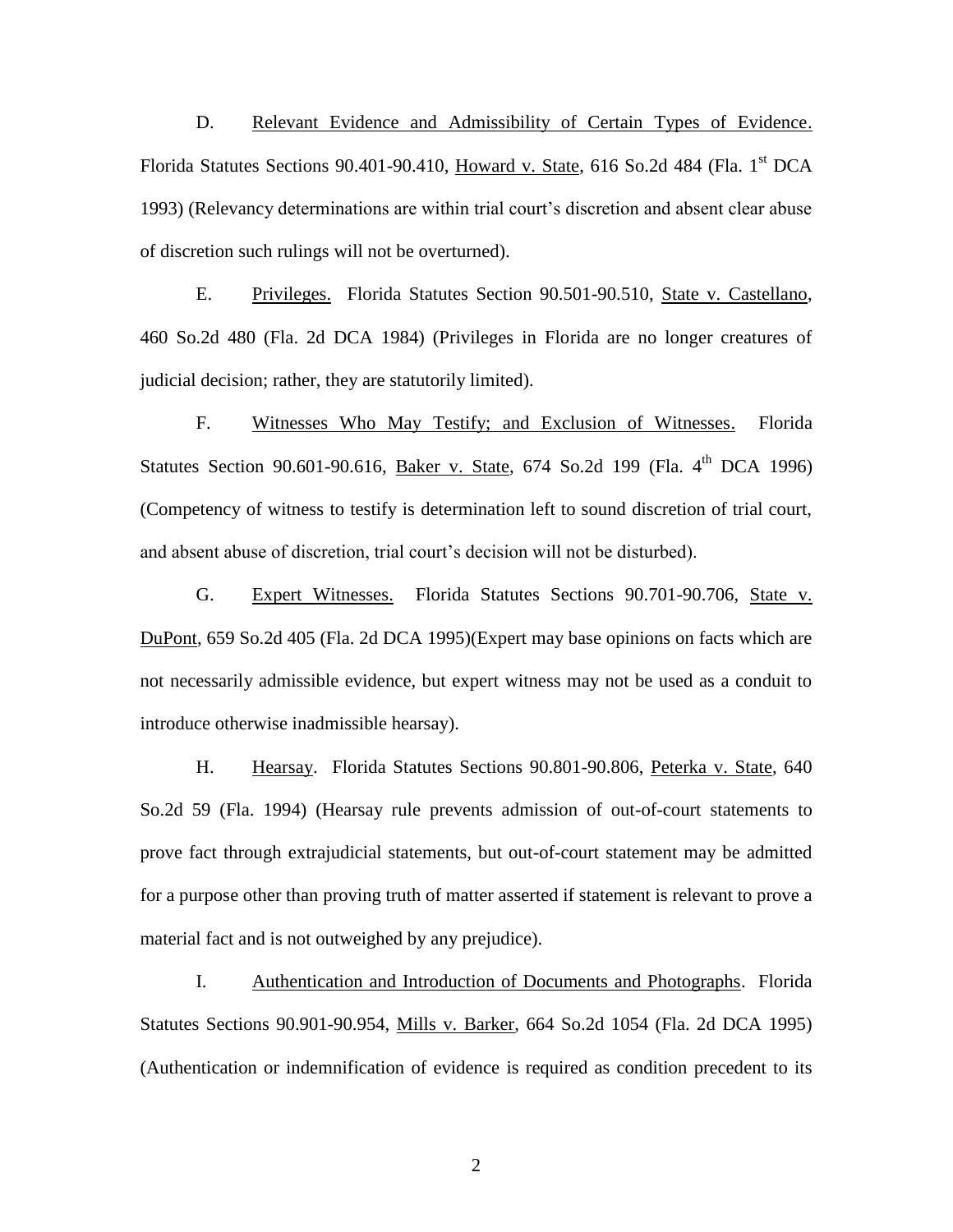admissibility; evidence may be authenticated either by using extrinsic evidence or by showing that it meets requirements for self-authentication).

J. Public Records. Florida Statutes Section 90.955, Tuten v. Gazan, 18 Fla. 751 (Fla. 1882) (Certified copies of public records and papers lawfully kept in the office of the Secretary of State are admissible without evidence as to the whereabouts of the originals).

### II. **FLORIDA EVIDENTIARY TRIAL OBJECTIONS**

A. AMBIGUOUS. Confusing question in that it is capable of being understood in more than one sense. Fla. Stat. §90.612(1).

B. ARGUMENTATIVE. (a) Counsel's question is really argument; or (b) excessive quibbling with witness. Fla. Stat. §90.612(1).

C. ASKED AND ANSWERED. Unfair to allow counsel to emphasize evidence through repetition. Fla. Stat. §90.612(1).

D. ASSUMES A FACT NOT IN EVIDENCE. Fact not testified to but contained in the question. Fla. Stat.  $§90.104(2)$ ;  $90.612(a)$ .

E. AUTHENTICATION LACKING. Proof must be offered that the exhibit is in fact what it is claimed to be. Fla. Stat. §90.901.

F. BEST EVIDENCE RULE. If rule applies, original document must be offered or its absence accounted for. If contents of document are to be proved, rule usually applies. Fla. Stat. §90.952.

G. BEYOND SCOPE (of direct, cross direct, etc.) Question unrelated to preceding examination by opposing counsel.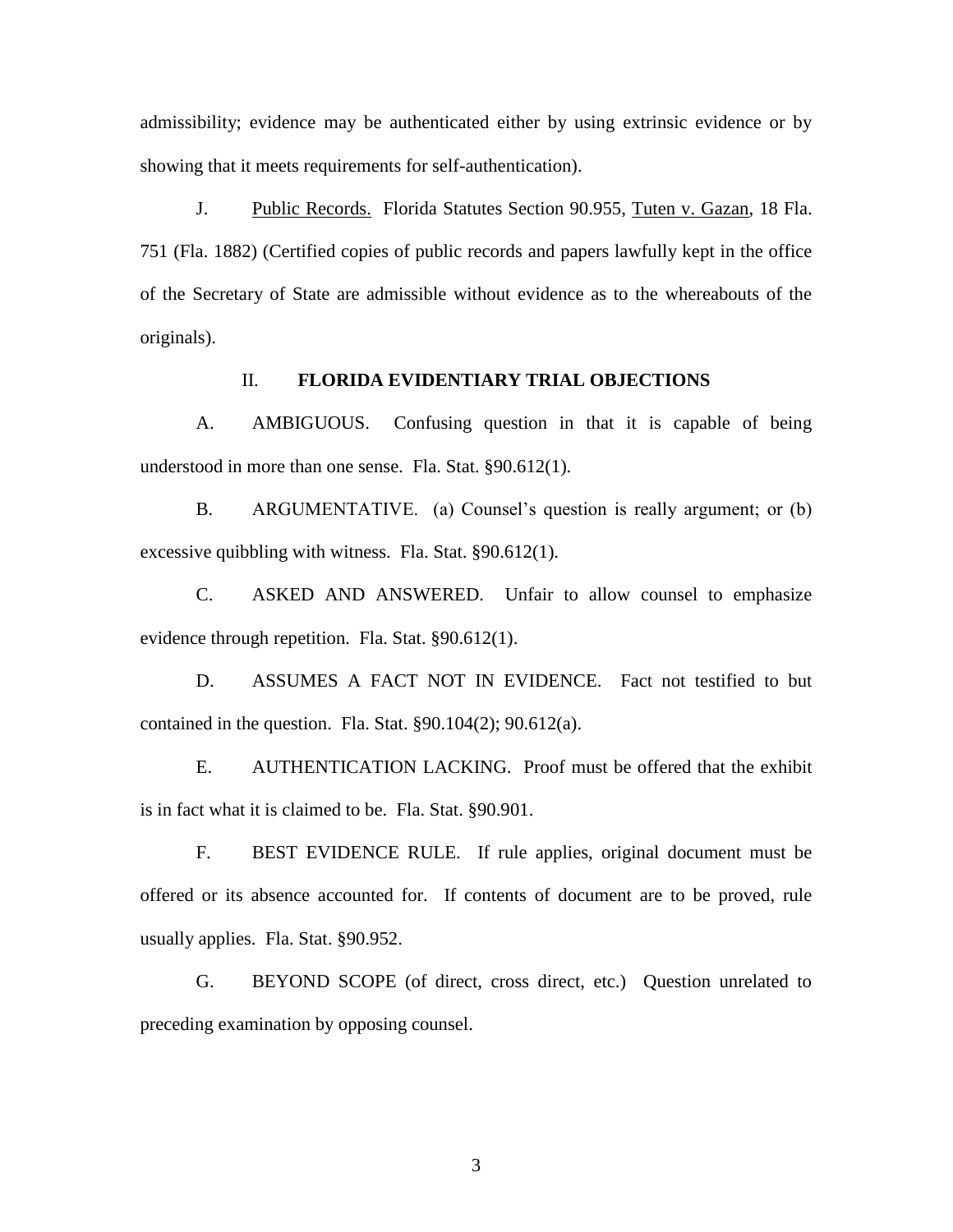H. COMPOUND. More than one question contained in the question by counsel. Fla. Stat. §90.612(1).

I. CONCLUSION. Except for an expert, witness must testify to facts within personal knowledge. Fla. Stat. §90.604; §90.701.

J. CONFUSING AND UNINTELLIGIBLE. Unfamiliar words disjointed phrases or questions confuse facts or evidence. Fla. Stat. §90.612(1).

K. COUNSEL TESTIFYING. Counsel is making a statement instead of asking a question. Fla. Stat. §90.605.

L. CUMULATIVE. Repeated presentation of the same evidence by exhibits or by more witnesses. Fla. Stat. §90.612(1) §90.403.

M. FOUNDATION LACKING. No proper foundation for testimony or exhibit. Fla. Stat. §90.604; §90.612(1).

N. IMPEACHMENT BY IMPROPER MEANS. Methods of impeachment are limited and specific. Fla. Stat. §90.608.

O. IMPROPER CHARACTERIZATION. Counsel's question or witness's response has characterized a person or conduct with unwarranted argumentative, impertinent or conclusionary language. Fla. Stat. §90.404-405; §90.612(1).

P. IRRELEVANT. Would not tend to prove or disprove a material fact. Motion to strike may be appropriate. Fla. Stat. §90.401.

Q. LEADING. Form of question tends to suggest answer. Fla. Stat. §90.612(3).

R. MISQUOTING WITNESS. Counsel's question misstates prior testimony of witness. Fla. Stat. §90.104(2).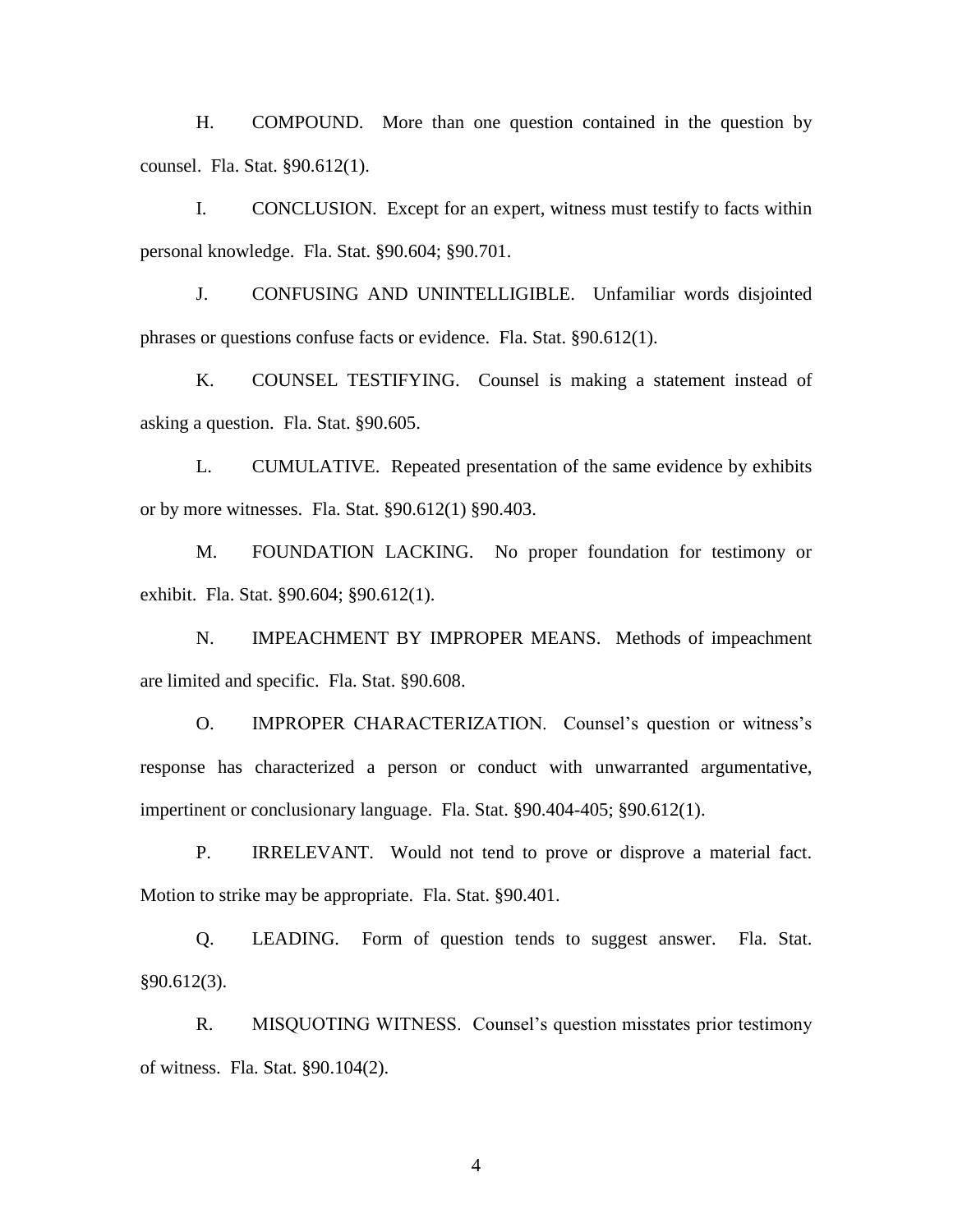S. NARRATIVE. Question is broad or covers such a large time period would allow witness to ramble and preserve hearsay or irrelevant evidence. Fla. Stat. §90.104(2); §90.612(1).

T. OPINION. Lay opinion which beyond the scope permitted by Fla. Stat. §90.701; personal knowledge lacking of expert witness has not been qualified such. Fla. Stat. §90.604; §90.701-702.

U. PREJUDICE OUTWEIGHED PROBATIVE VALUE. The probative value of the evidence is far outweighed by the prejudicial effect of the evidence. Must apply to exhibits as well as testimony. Fla. Stat. §90.403.

V. PRIVILEGED. Answer would violate valid privilege (lawyer-client, husband-wife, clergyman, etc.) Fla. Stat. §90.502-506.

W. SPECULATION AND CONJECTURE. Question allows witness who lacks personal knowledge to guess. Fla. Stat. §90.604, §90.701.

X. UNRESPONSIVE. Answer includes testimony not called for by the question. Especially applicable to voluntary response by hostile witness. Fla. Stat. §90.612(1); §90.104(2).

Y. HEARSAY. The following section Y 1-32 summarizes the relevant portions of the NITA Florida Evidence Code With Objections, 4<sup>th</sup> Edition handbook, by Davenport and Hirsch.

1. HEARSAY: GENERALLY

Response (Rule 90.801):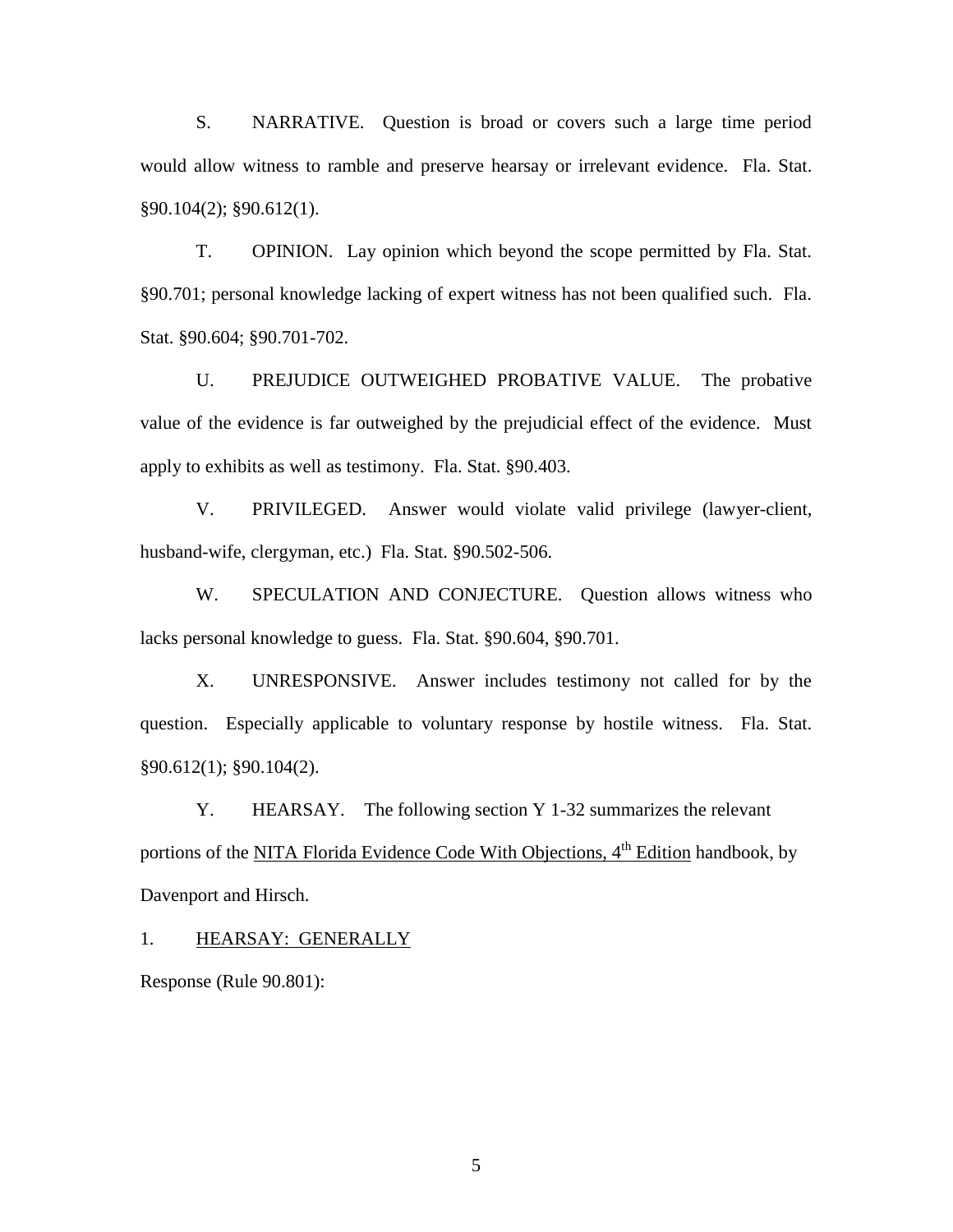The statement is not being offered for the truth of the matter asserted. Instead, it is offered to show the statement was made. The making of the statement in question is relevant to show:

- o The effect on a person who heard the statement, or
- o A prior inconsistent statement, or
- o An operative legal fact or a verbal act, or
- o The knowledge of the declarant.

# 2. HEARSAY: NON-HEARSAY PRIOR STATEMENTS

Responses (Rule 90.801(2)(a)-(c)):

• The statement is inconsistent with the testifying witness's trial testimony,

and was given under oath at an earlier proceeding or at a deposition, or

• The statement is consistent with the testifying witness's trial testimony,

offered to rebut an express or implied charge of recent fabrication, or improper influence

or motive, or

 The statement by the testifying witness is one of identification of a person based on perception.

# 3. HEARSAY WITHIN HEARSAY

Response (Rule 90.802, 803, 804, 805):

 Both statements are admissible because each either comes within a hearsay exception or is non-hearsay.

# 4. HEARSAY EXCEPTION: ABSENCE OF ENTRY IN BUSINESS RECORDS

Response (Rule 90.803(6)-(7)):

A business record exists, pursuant to Rule 90.803(6), and

 The matter not recorded is of a kind for which a record would regularly be made and preserved, and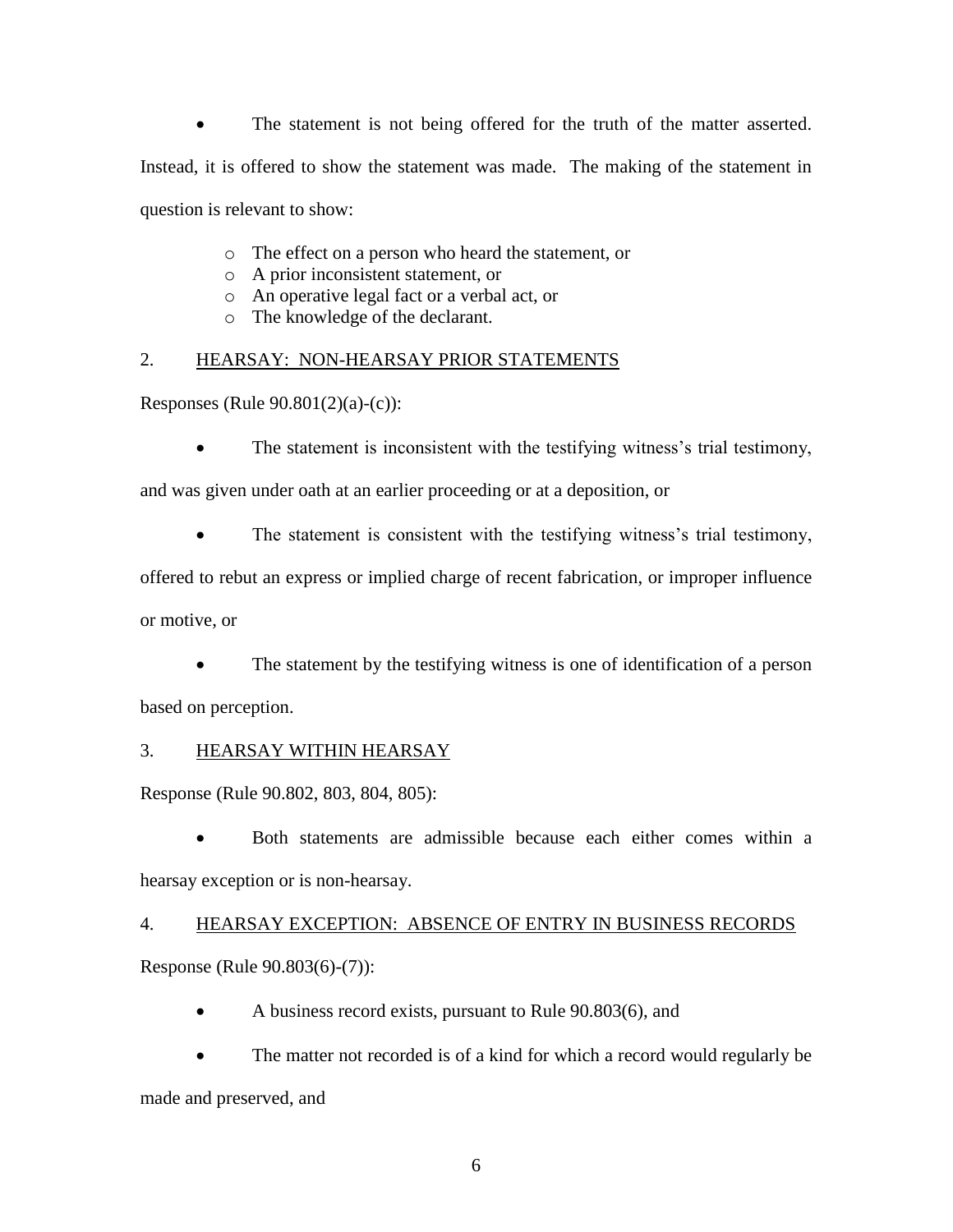The source is trustworthy.

# 5. HEARSAY EXCEPTION: ABSENCE OF PUBLIC RECORDS OR ENTRY

Response (Rule 90.803(10)):

 A public agency or office regularly makes and preserves records of a particular kind of matter, and

- The document is self-certifying pursuant to Rule 90.902, and
- A diligent but unavailing search of such records failed to disclose a record,

report, statement, data compilation, or entry, that no such entry exists.

# 6. HEARSAY EXCEPTION: ADMISSIONS

Response (Rule 90.803(18)):

• The statement was made by the party opponent, or

• The statement was made by a person and was adopted by the party opponent as the party's own, and thus, is a vicarious admission of the party opponent, or

 The statement was made by an agent authorized to speak on behalf of a party opponent, and thus, is a vicarious admission of the party opponent, or

• The statement was made by an agent or servant of the party opponent concerning a matter within the scope of the declarant's agency or employment, and was made during the existence of the declarant's agency or employment, and thus, is a vicarious admission of a party opponent, or

 The statement was made by a co-conspirator of the party opponent during the course of the conspiracy and in furtherance of the conspiracy, and thus, is a vicarious admission of the party opponent.

# 7. HEARSAY EXCEPTION: EXCITED UTTERANCE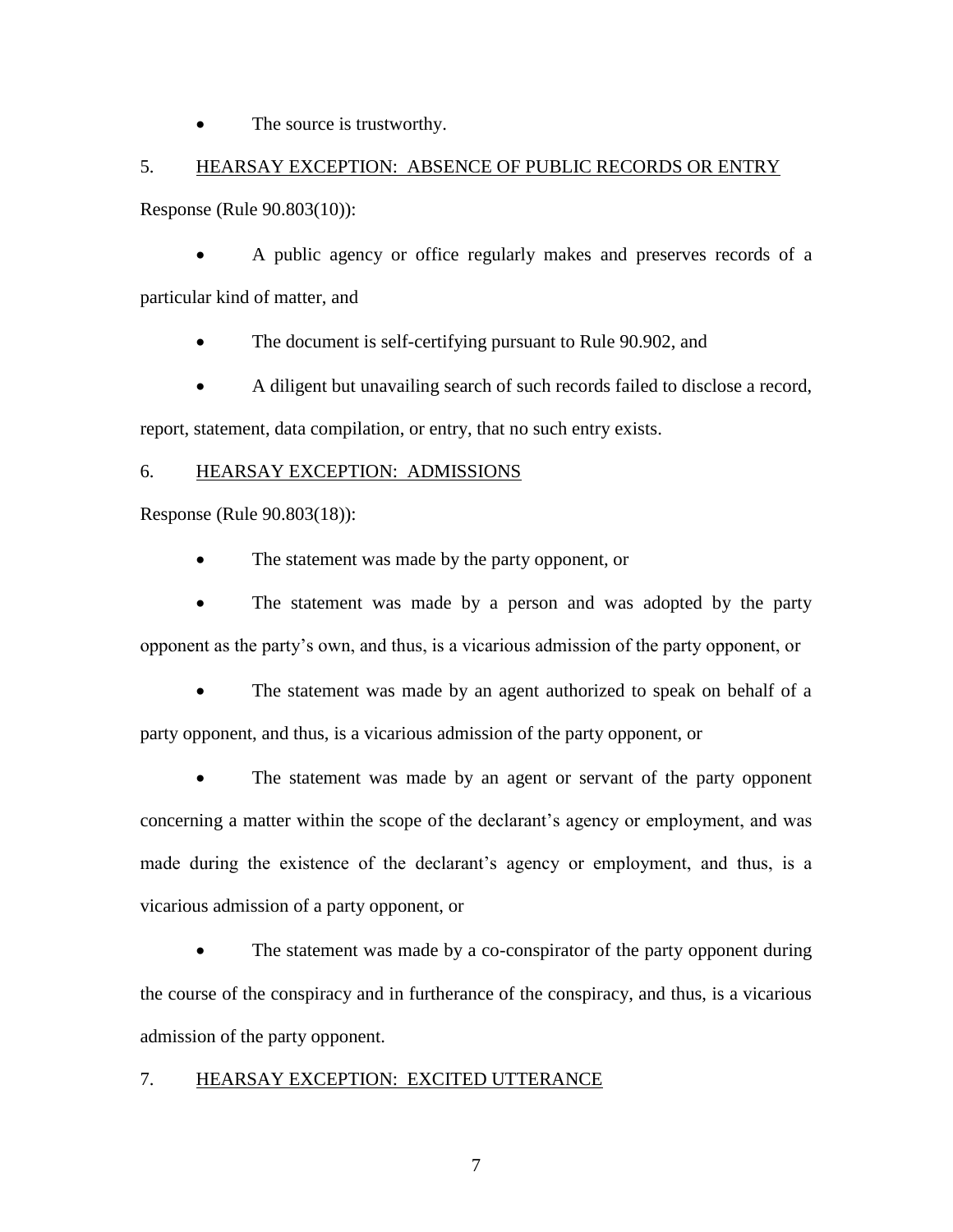Responses (Rule 90.803(2)):

 The statement is admissible as an excited utterance pursuant to Rule 90.803(2).

 I have shown through the testimony of (insert name of witness) that the statement relates to a startling event or condition, and was made while the declarant was under the stress or excitement caused by the event or condition.

### 8. HEARSAY EXCEPTION: FAMILY RECORDS

Responses (Rule 90.803(13):

 This statement is admissible as a family record pursuant to Rule 90.803(13).

 I have shown through the testimony of (insert name of witness) that this is a statement of fact concerning personal or family history, contained in a family Bible, genealogy, or the like.

### 9. HEARSAY EXCEPTION: FORMER TESTIMONY

Responses (Rule 90.803(22):

 The statement is admissible as former testimony pursuant to Rule 90.804(2)(a).

I have shown through the testimony of (insert name of witness) that:

The declarant is unavailable pursuant to Rule 90.804(1), and the statement is testimony given at another hearing of the same or different proceedinig, or in a deposition in the course of the same or a different proceeding, and

**The party against whom it is offered had an opportunity and** similar motive to develop the testimony by direct, cross or redirect examination.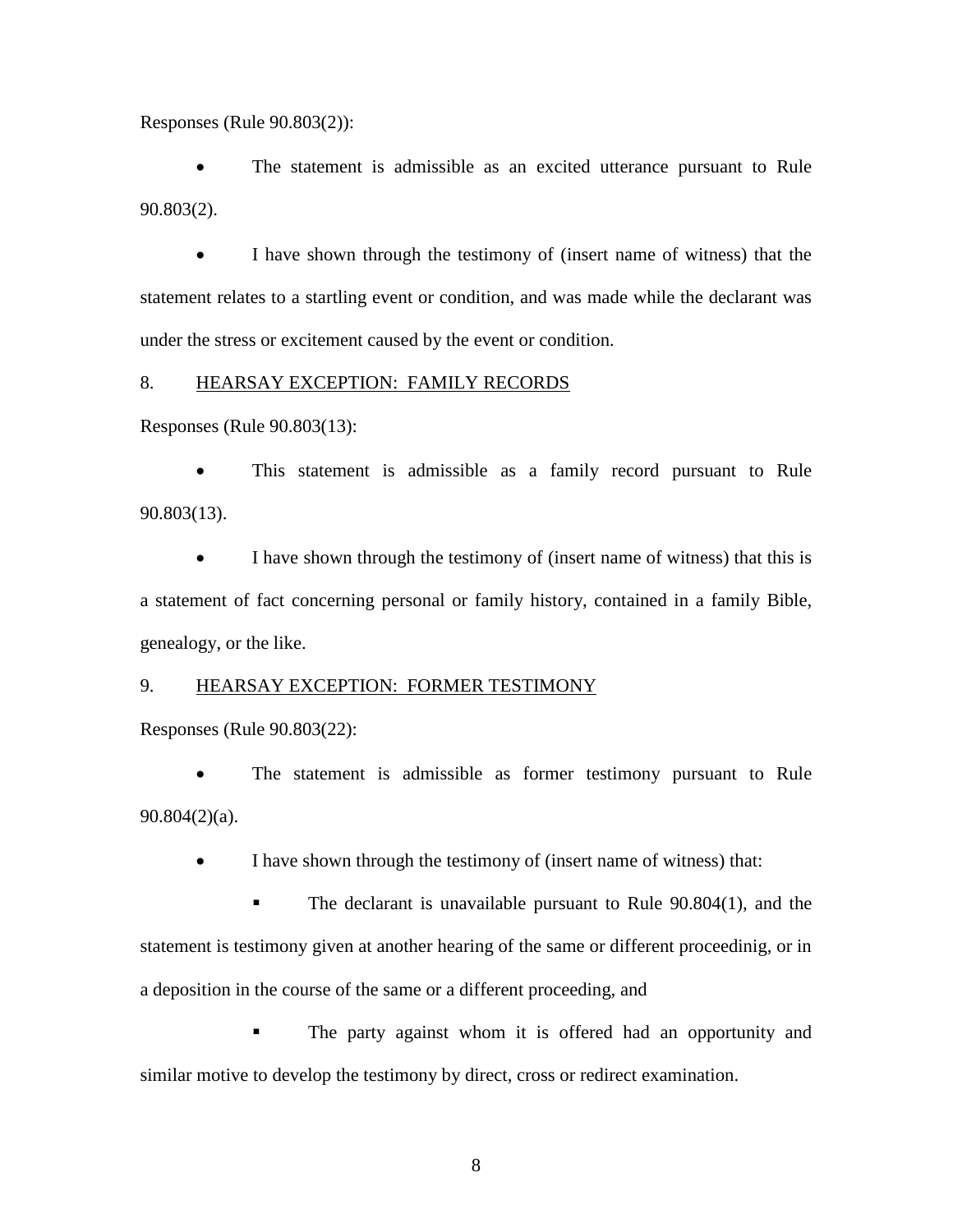#### 10. HEARSAY EXCEPTION: JUDGMENT OF PREVIOUS CONVICTION

Response (Rule 90.610):

 This statement is evidence of a final judgment entered after a trial or upon a guilty plea adjudging a person guilty of a crime punishable by either death or imprisonment for more than one year or a crime involving dishonesty or a false statement regardless of the punishment.

# 11. HEARSAY EXCEPTION: MARKET REPORTS AND COMMERCIAL PUBLICATIONS

Response (Rule 90.803(17)):

• This statement is admissible as a market report or commercial publication pursuant to Rule 90.803(17). I have shown the document is a market quotation, tabulation, list, directory, or other published compilation, which is generally used and relied upon by the public or persons in particular occupations.

# 12. HEARSAY EXCEPTION: MARRIAGE, BAPTISMAL, And SIMILAR **CERTIFICATES**

Response (Rule 90.883(12):

 This statement is admissible as a marriage, baptismal, or similar certificate pursuant to Rule 90.803(12). I have shown through the testimony of (insert name of witness) that:

o This is a statement of fact contained in a certificate which shows the maker performed a marriage or other similar ceremony, and

o Was made by a clergyman, public official, or other person authorized by law or the practices of a religious organization to perform the act certified, and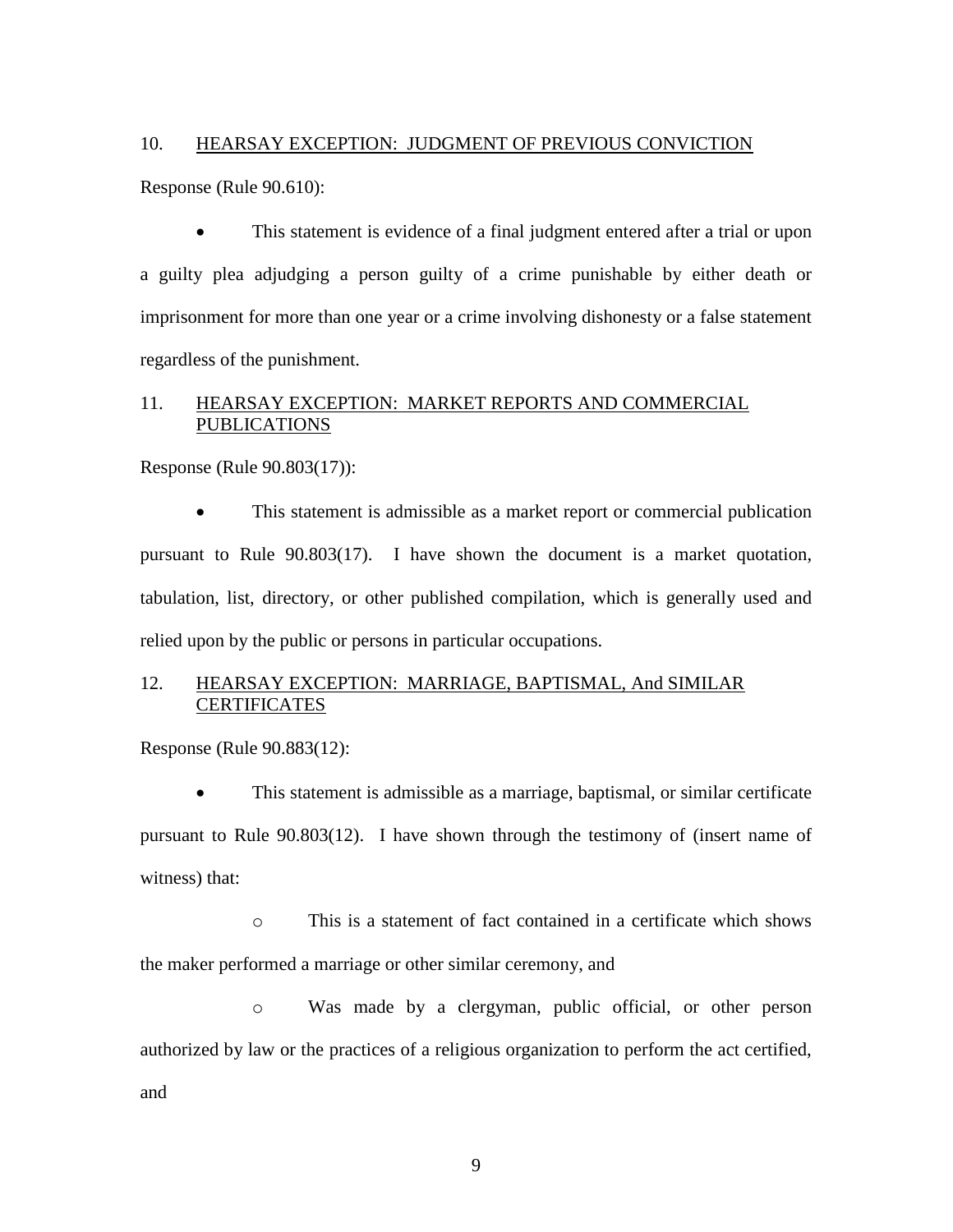o Which purports to be issued at the time of the act or within a reasonable time thereafter.

#### 13. HEARSAY EXCEPTION: PUBLIC RECORDS and REPORTS

Response (Rule 90.803(8)):

 The document is a record, report, statement, or data compilation, of a public office or agency setting forth the activities of the office or agency, or

 The records (etc.) are of a public office or agency setting forth matters observed pursuant to duty imposed by law as to which matters there was a duty to report, or

 The document is an affidavit containing the results of a test of the defendant's blood and/or breath to determine its alcohol content.

# 14. HEARSAY EXCEPTION: RECORDS OF DOCUMENTS AFFECTING AN INTEREST IN PROPERTY

Response (Rule 90.803(14)):

 The statement is admissible as a record of a document affecting an interest in property pursuant to Rule 90.803(14). I have shown through the testimony of (insert name of witness) that this is a record of a public office, and an applicable statute authorizes the recording of documents of that kind in such office.

#### 15. HEARSAY EXCEPTION: RECORDED RECOLLECTION

Response (Rule 90.803(5):

 This statement is admissible as recorded recollection pursuant to Rule 90.803(5). I have shown through the testimony of (insert name of witness) that it is a memorandum of record concerning a matter about which a witness once had knowledge, but now has insufficient recollection to enable him or her to testify fully and accurately,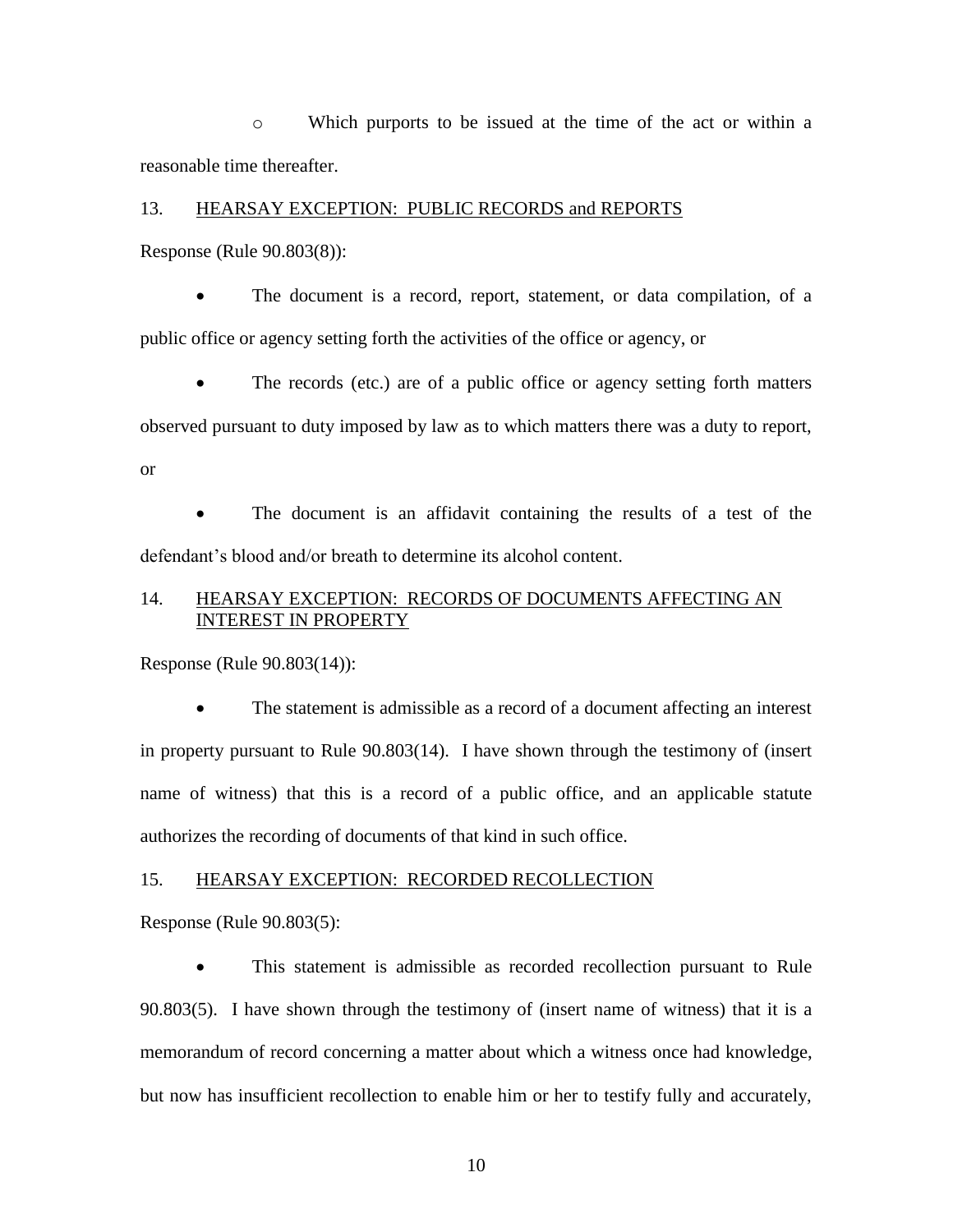and was made or adopted by the witness when the matter was fresh in the witness's memory so as to reflect that knowledge correctly.

# 16. HEARSAY EXCEPTION: RECORDS OF REGULARLY CONDUCTED ACTIVITY (Business Records)

Responses (Rule 90.803(6):

- Memorandum, report, record or data compilation,
- Recording acts, events, conditions, opinions, or diagnoses,
- Made at or near the time the acts or events took place,
- By or from information transmitted by one with personal knowledge of the

event or act,

 Where such record is kept in the course of regularly conducted business activities, and

It was the regular practice of the business to make such a record.

For computer-generated records, repeat the above steps and add:

- The computer and the program used are generally accepted in the field,
- The computer was in good working order at relevant times, and
- The computer operator possessed the knowledge and training to correctly

operate the computer.

# 17. HEARSAY EXCEPTION: RECORDS OF RELIGIOUS ORGANIZATIONS

Response (Rule 90.803(11)):

 This statement is admissible as a record of a religious organization pursuant to Rule 90.803(11). I have shown through the testimony of (insert name of witness) that the statement is one of personal or family history, and is contained in a regularly kept record of a religious organization.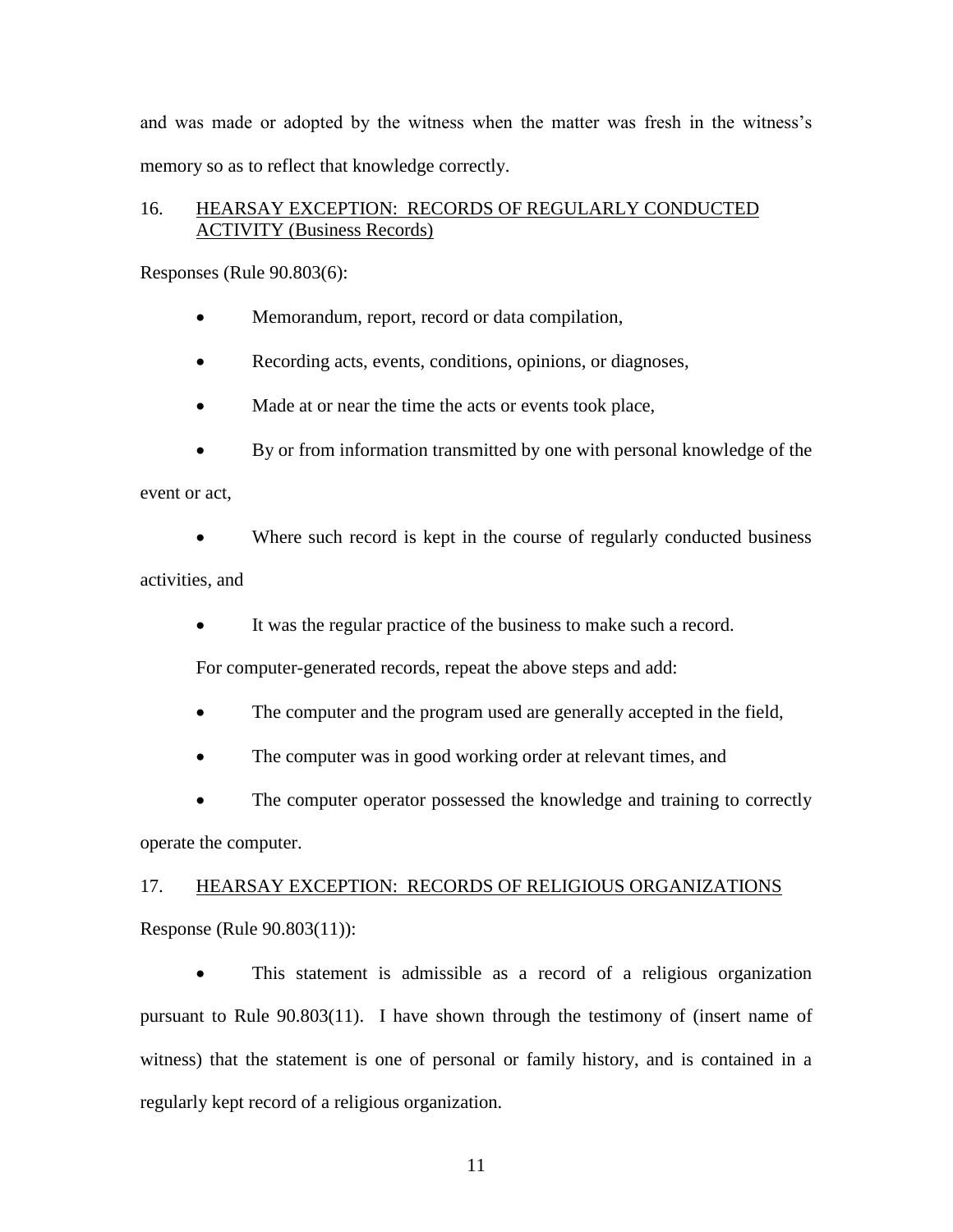#### 18. HEARSAY EXCEPTION: RECORDS OF VITAL STATISTICS

Response (Rule 90.803(9)):

 This out-of-court statement is admissible pursuant to Rule 90.803(9) as a record of a vital statistic in that it is a record regarding a vital statistic which records a report made to a public official required by law to keep such record.

### 19. HEARSAY EXCEPTION: REPUTATION AS TO CHARACTER

Response (Rule 90.803(21)):

 This statement is relevant because it is admissible as reputation as to character pursuant to Rule 90.803(21). I have shown through the testimony of (insert name of witness) that this is a statement of reputation of a person's character within the witness's community.

# 20. HEARSAY EXCEPTION: REPUTATION CONCERNING BOUNDARIES OR GENERAL HISTORY

Response (Rule 90.803(20)):

 This statement is admissible as a statement of reputation concerning boundaries or general history pursuant to Rule 90.803(20). I have shown through the testimony of (insert name of witness) that:

o This statement is a statement of reputation concerning boundaries in a community,

o Arising before the controversy, as to boundaries of, or customs affecting, lands in the community, or

o As to events of general history important to the community or state of nation in which located.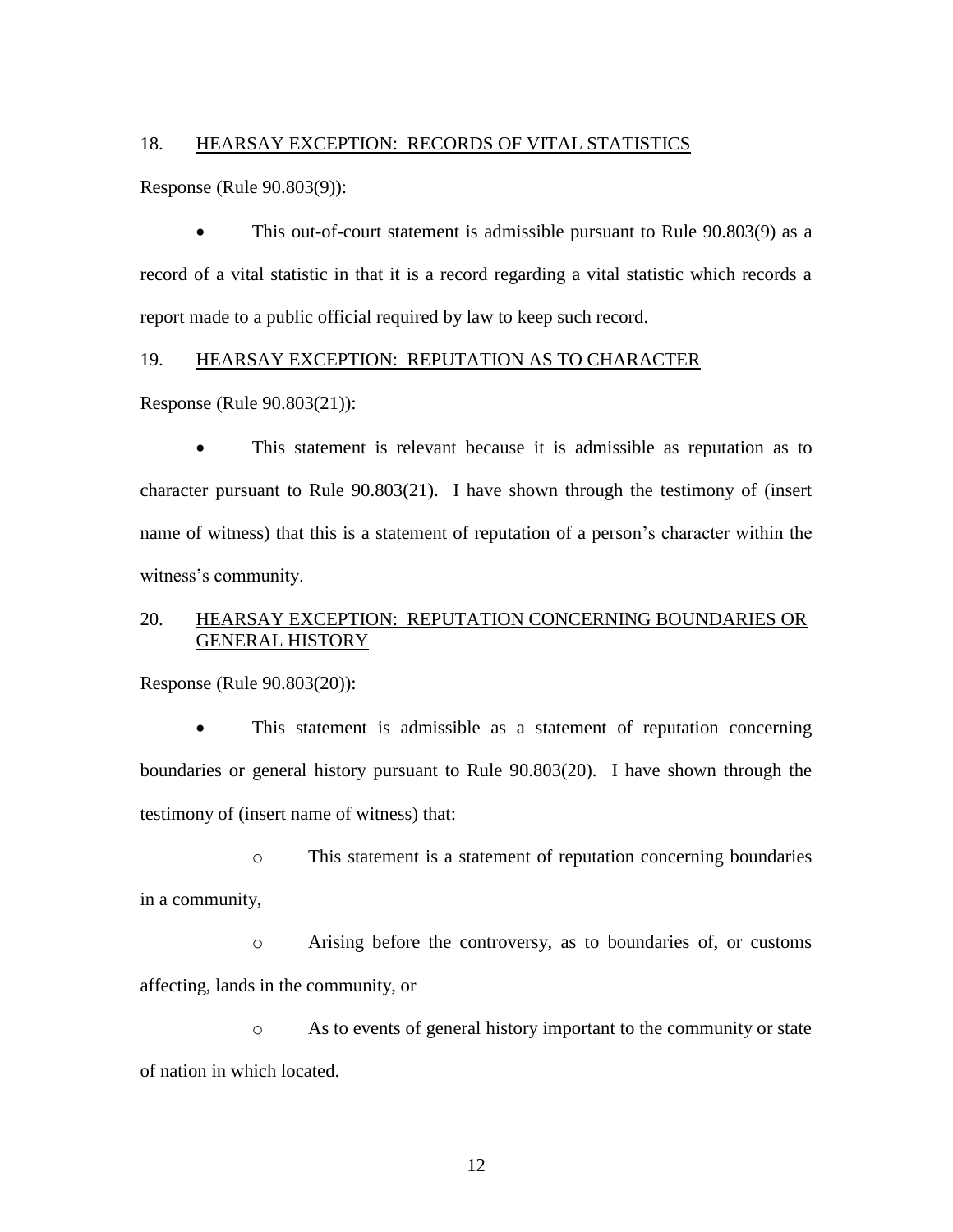# 21. HEARSAY EXCEPTION: REPUTATION CONCERNING PERSONAL OR FAMILY HISTORY

Response (Rule 90.803(19)):

 The statement is admissible as a statement of reputation concerning personal or family history pursuant to Rule 90.803(19). I have shown through the testimony of (insert name of witness) that this is a statement of reputation among family members of one's family, (or among one's associates, or in the community) concerning a person's adoption, birth, marriage, divorce, death, legitimacy, relationship by blood, adoption or marriage, ancestry, or other similar fact of personal or family history.

### 22. HEARSAY EXCEPTION: REQUIREMENT OF UNAVAILABILITY FOR RULE 90.804 HEARSAY EXCEPTIONS

Response (Rule 90.804(1)-(2)):

 The out-of-court statement meets (insert the appropriate Rule 90.804(1) description).

The declarant is unavailable because declarant:

o Is exempted from testifying concerning the subject of the statement by ruling from the court on the ground of privilege, or

o Persists in refusing to testify concerning the subject of the

statement despite a court order to do so, or

o Testifies to a lack of memory on the subject of the statement, or

- o Is unavailable to testify at the hearing because of death or illness,
- or

o Is absent from the hearing and I have been unable to procure his or her attendance through process or other means.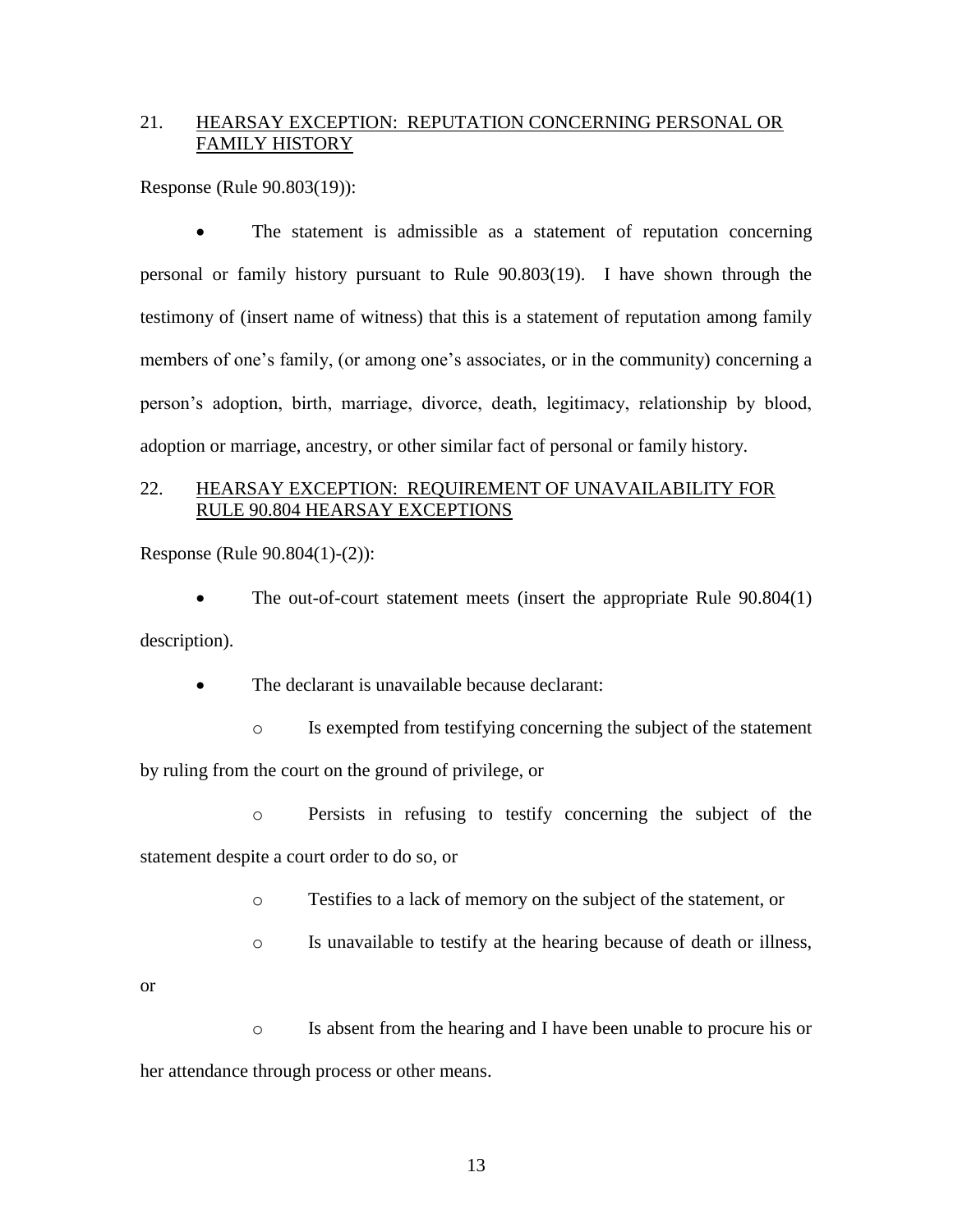#### 23. HEARSAY EXCEPTION: SPONTANEOUS STATEMENT

Response (Rule 90.803(1)):

 This statement is admissible as a spontaneous statement pursuant to Rule 90.803(1). I have shown through the testimony of (insert name of witness) that the statement describes or explains an event or condition, and was made while the declarant was perceiving the event or condition, or immediately thereafter.

### 24. HEARSAY EXCEPTION: STATEMENT AGAINST INTEREST

Response (Rule 90.804(2)(c)):

 This statement is admissible as a statement against interest pursuant to Rule  $90.804(2)(c)$ . I have shown through the testimony of (insert name of witness) that the statement was made by a declarant who is now unavailable pursuant to Rule 90.804(1), and

o Was at the time of its making, so far contrary to the declarant's pecuniary or proprietary interest, or

o So far tended to subject the declarant to criminal or civil liability,

or

o To render invalid a claim by the declarant against another, and

o That a reasonable person in the declarant's position would not have made this statement unless he or she believed it to be true, and

o (If the statement tends to expose the declarant to criminal liability and is offered to exculpate the accused) corroborating circumstances clearly indicate the trustworthiness of the statement.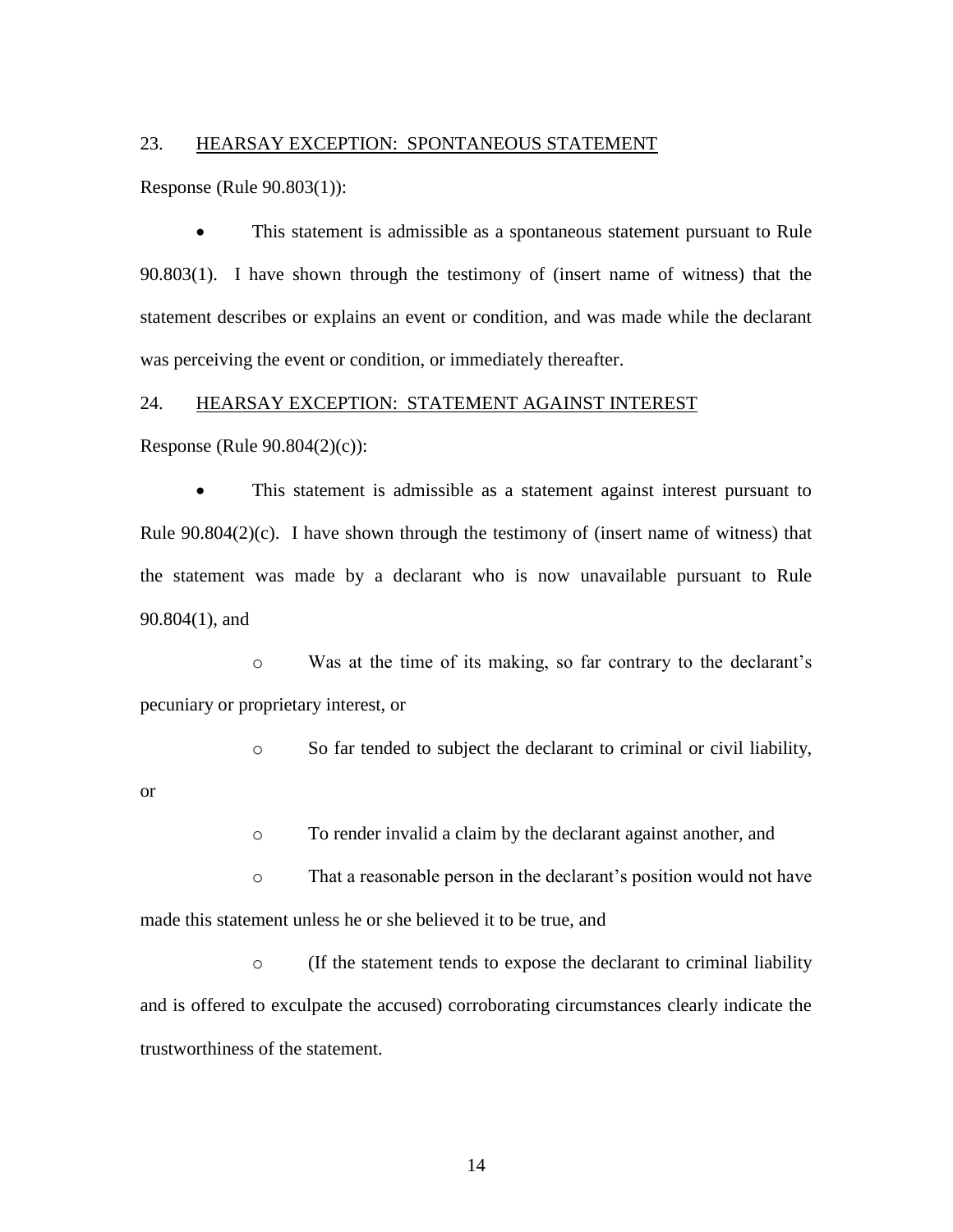### 25. HEARSAY EXCEPTION: STATEMENT IN ANCIENT DOCUMENTS

Response (Rule 90.803(16)):

 This statement is admissible as a statement contained in an ancient document pursuant to Rule 90.803(16). I have shown through the testimony of (insert name of witness) that the statement is contained in a document in existence twenty years or more, the authenticity of which is established.

### 26. HEARSAY EXCEPTION: STATEMENT OF CHILD VICTIM

Response (Rule 90.803(23)):

 This statement is admissible as a statement of a child victim under Rule 90.803 (23). The child is 11 years old or younger and the statement describes child abuse or neglect. Notice has been given to the defendant of at least ten (10) days and the court has held a hearing outside the jury's presence on the admissibility of the statement.

### 27. HEARSAY EXCEPTION: STATEMENT IN DOCUMENTS AFFECTING AN INTEREST IN PROPERTY

Response (Rule 90.803(15)):

and

 This statement is admissible pursuant to Rule 90.803(15) as a statement in a document affecting an interest in property. I have shown through the testimony of (insert name of witness) that:

o The statement is contained in a document purporting to establish or affect an interest in property.

o That the matter stated was relevant to the purpose of the document,

o That dealings with the property since the document was made have not been inconsistent with the truth of the statement or the purpose of the document.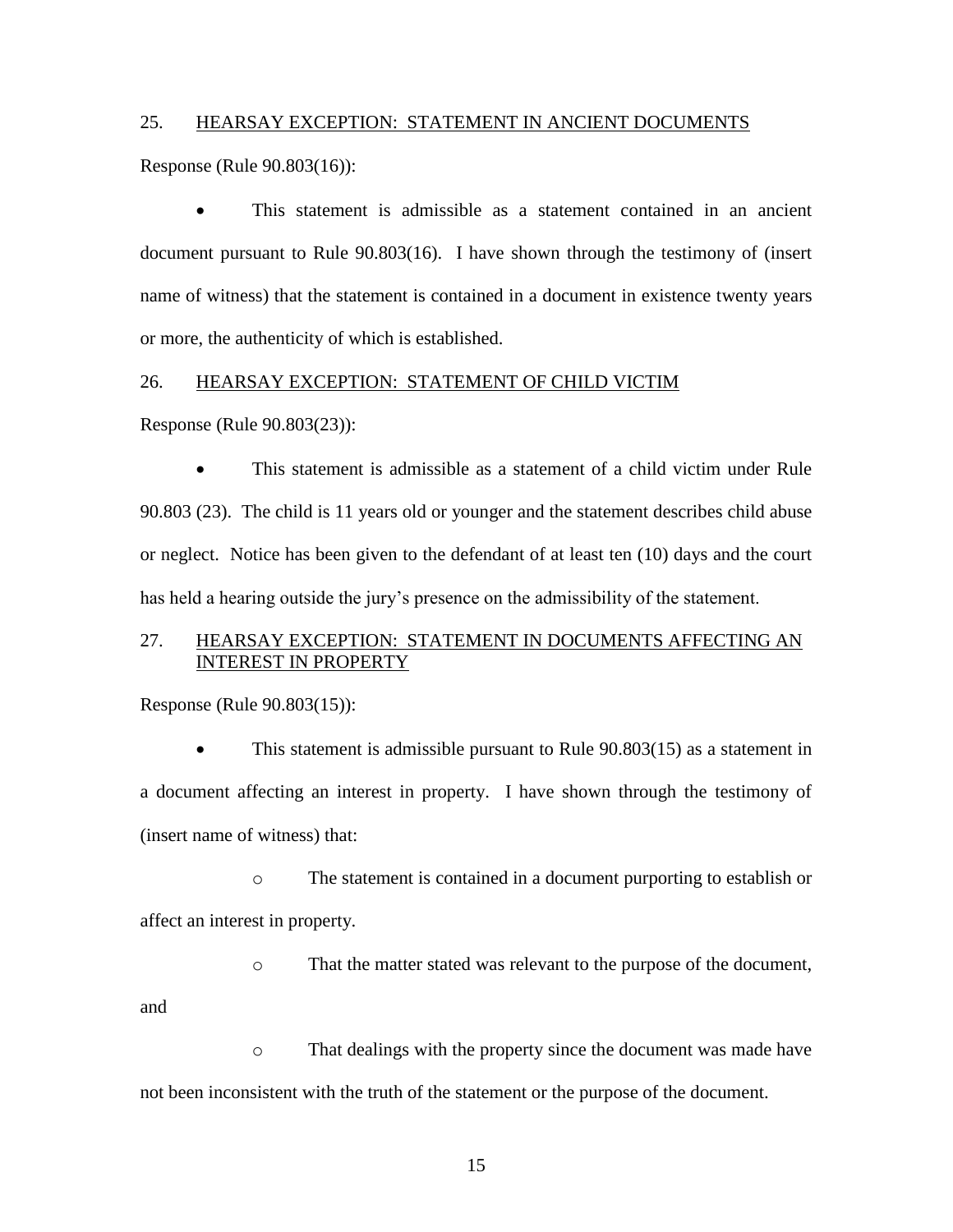# 28. HEARSAY EXCEPTION: STATEMENT OF PERSONAL OR FAMILY **HISTORY**

Response (Rule 90.804(2)(d)):

 The statement is admissible as a statement of personal or family history pursuant to Rule 90.804(2)(d). I have shown through the testimony of (insert name of witness) that:

o The declarant is now unavailable pursuant to Rule 90.804(1), and the statement concerns the declarant's own birth, adoption, marriage, divorce, legitimacy, relationship by blood, adoption, or marriage, ancestry or other similar fact of personal or family history, even though the declarant had no means of acquiring personal knowledge of the matter stated.

### 29. HEARSAY EXCEPTION: STATEMENT FOR PURPOSES OF MEDICAL DIAGNOSIS OR TREATMENT

Response (Rule 90.803(4)):

 This statement is admissible as a statement for purposes of medical diagnosis or treatment pursuant to Rule 90.803(4). I have shown through the testimony of (insert name of witness) that the statement was made:

o For purposes of medical diagnosis or treatment, and was made for describing medical history, or

o For describing past or present symptoms, pain, or sensations, or

o For describing the inception or general character of the cause or external source thereof and was reasonably pertinent to diagnosis or treatment.

### 30. HEARSAY EXCEPTION: STATEMENT UNDER BELIEF OF IMPENDING DEATH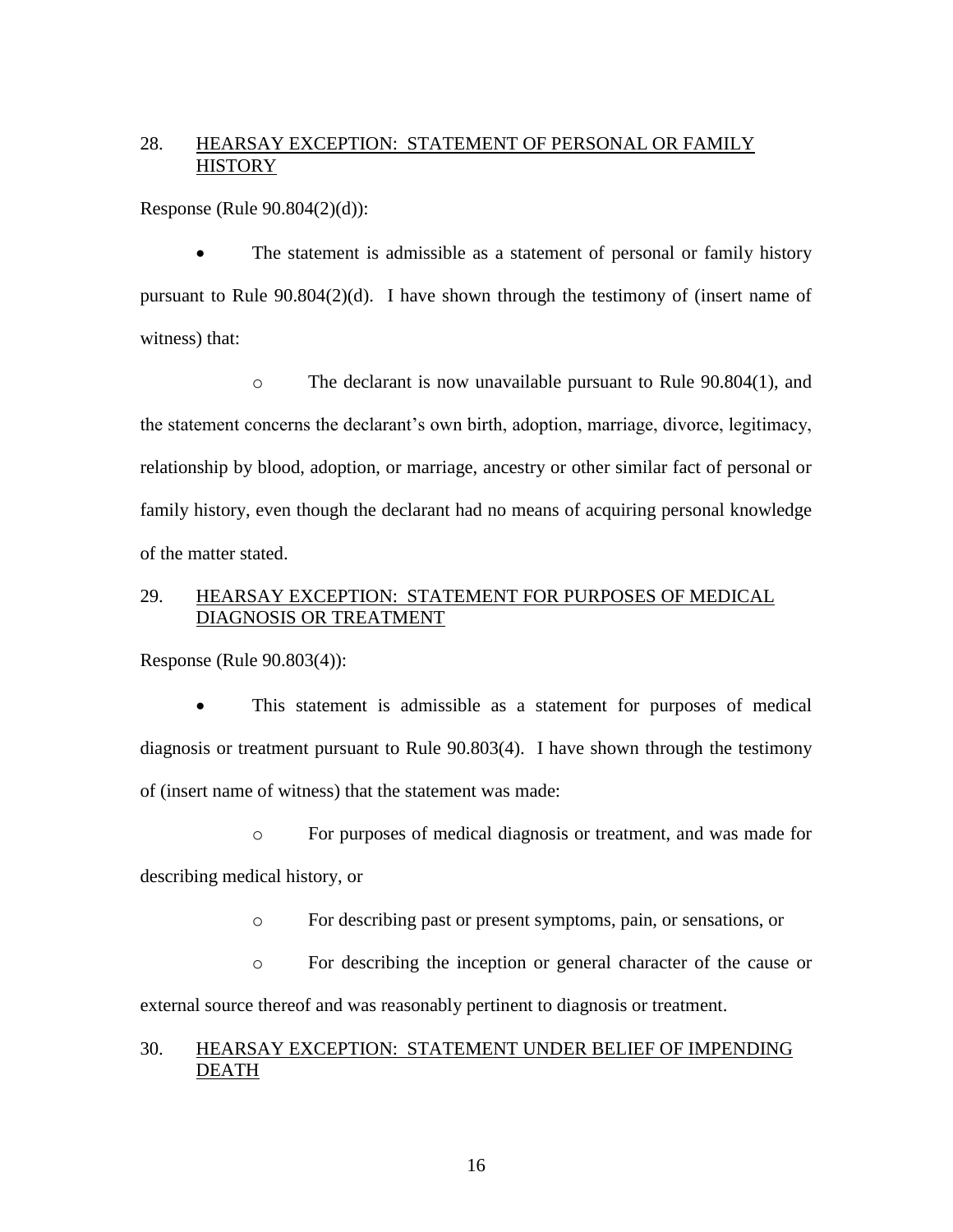Response (Rule 90.804(2)(b)):

 The statement is one made under belief of impending death pursuant to Rule 90.804(2)(b). I have shown through the testimony of (insert name of witness) that the statement:

o Was made by a declarant who is now unavailable pursuant to Rule 90.804(1), and

o Is offered in a criminal or civil action or proceeding, and

o Was made by a declarant while believing that his or her death was imminent, and

o Concerns the cause or circumstances of what the declarant believed to be his or her impending death.

# 31. HEARSAY EXCEPTION: THEN-EXISTING MENTAL OR EMOTIONAL **CONDITION**

Response (Rule 90.803(3)):

 This statement is admissible as a statement of a then-existing mental or emotional condition pursuant to Rule 90.803(3). I have shown through the testimony of (insert name of witness) that the statement:

o Is of the declarant's then-existing state of mind, emotions, or sensation, and

o It is offered to prove the declarant's state of mind or emotion which is at issue, or

o It is offered to prove or explain acts of subsequent conduct of the declarant, and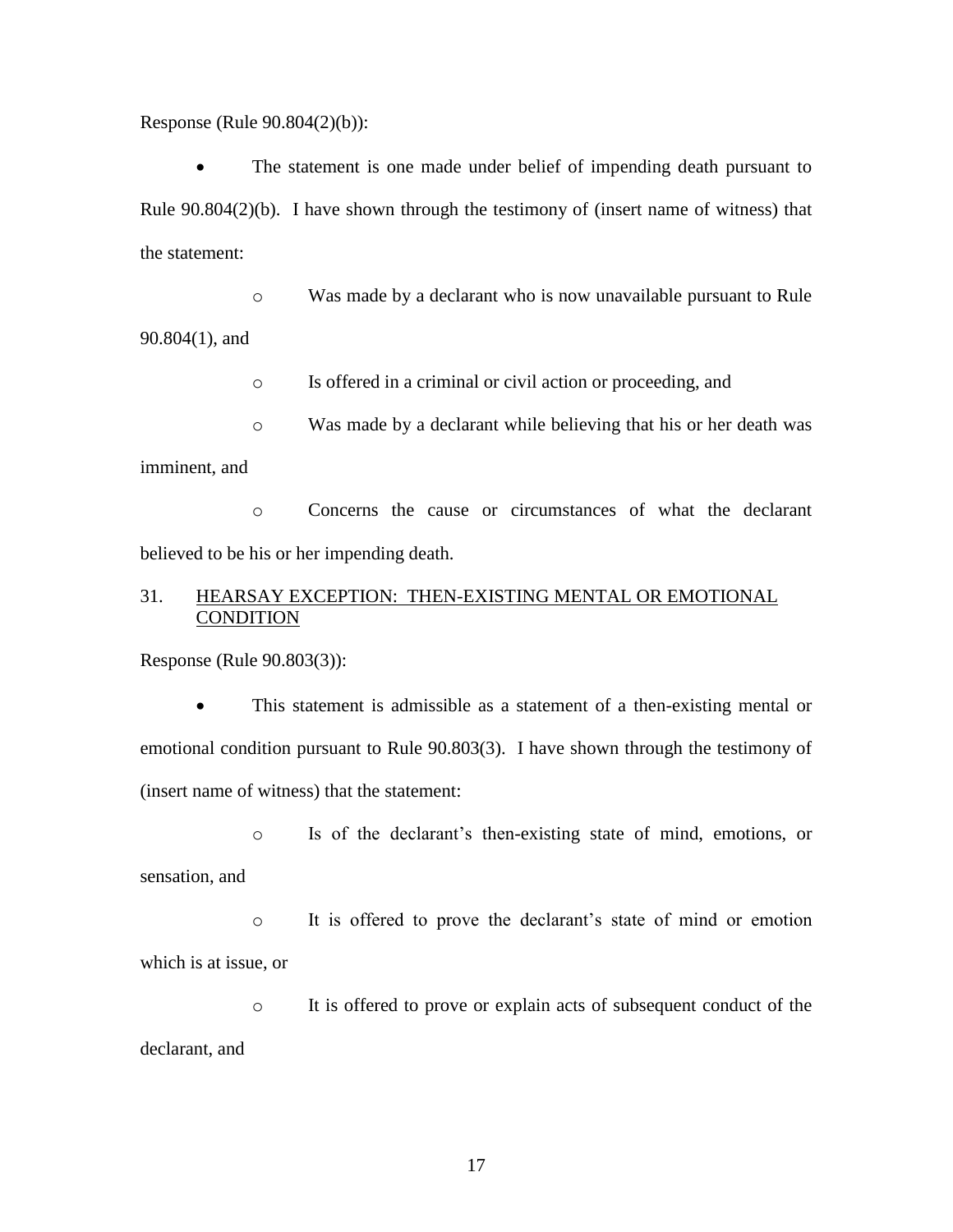o It does not include a statement of after-the-fact memory or belief offered to prove the fact remembered or believed, or

o Even though it is a statement of memory or belief, it relates to the execution, revocation, identification, or terms of declarant's will.

# 32. HEARSAY EXCEPTION: THEN-EXISTING PHYSICAL CONDITION

Response (Rule 90.803(3)):

 This statement is admissible as a statement of a then-existing physical condition pursuant to Rule 90.803(3). I have shown through the testimony of (insert name of witness) that the statement:

o Is of the declarant's then-existing physical condition, and

o It is offered to prove the declarant's physical sensation which his at issue, or

o It is offered to prove or explain acts of subsequent conduct of the declarant, and

o It does not include a statement of after-the-fact memory or belief offered to prove the fact remembered or believed, or

o Even though it is a statement of memory or belief, it relates to the execution, revocation, identification, or terms of declarant's will.

### III. **IMPEACHMENT OF A WITNESS**

One of the most effective ways of impeaching a witness at trial is through the use of depositions and inconsistent statements. Unfortunately, many trial attorneys do not know how to properly impeach using depositions and inconsistent statements. This results in embarrassing situations for those attorneys. This section describes the proper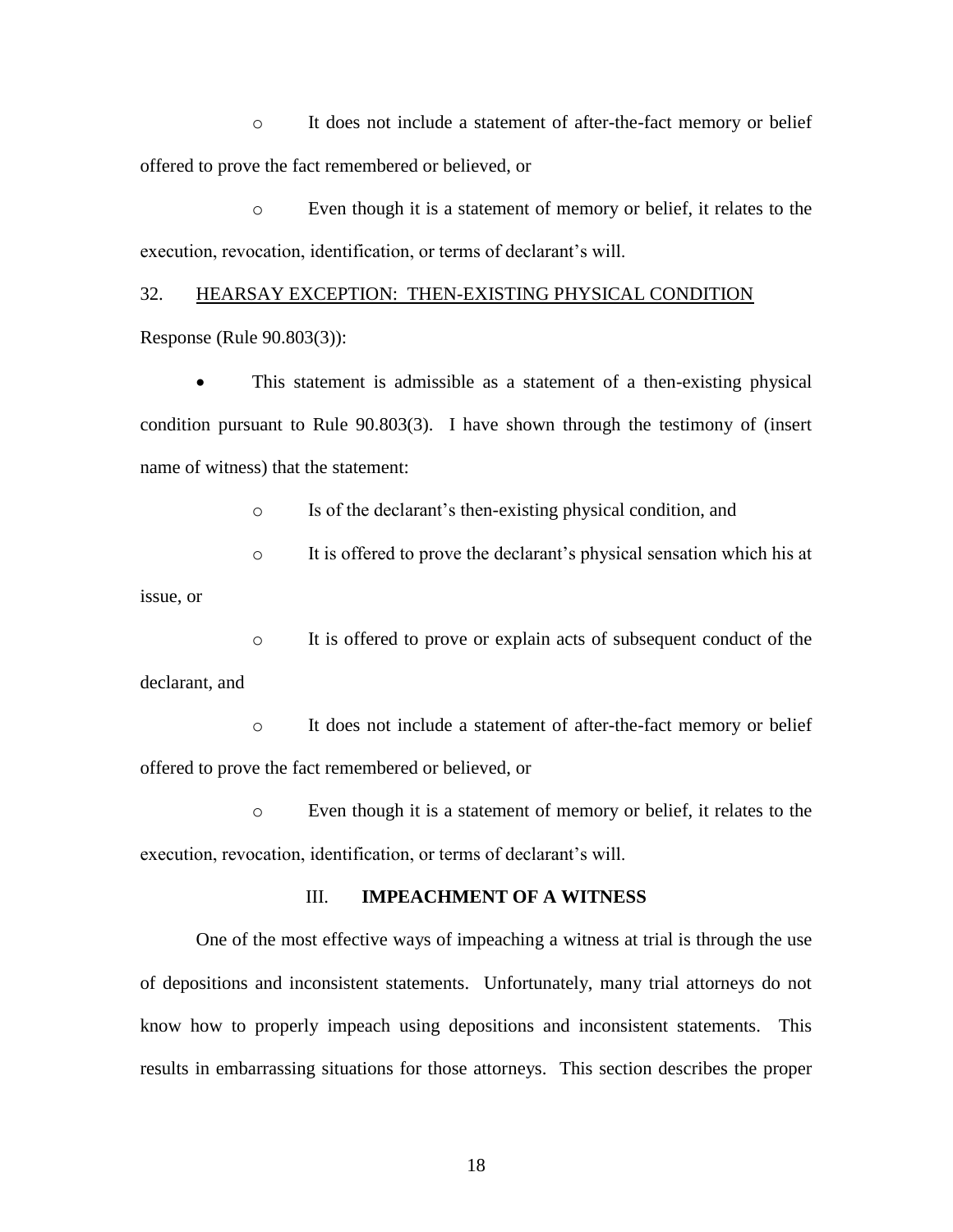method to impeach witnesses on the stand by the use of depositions and inconsistent statements.

### A. Depositions

When a witness makes a statement in trial that is inconsistent with his or her deposition testimony, you should first highlight the question that was answered differently at trial. Make sure that the trial testimony being impeached is a direct inconsistent statement with the depositions given before trial. You should then ask the following questions:

1. Do you remember having had your deposition taken on (state the date)?

2. Do you remember that a court reporter was present at your deposition?

3. Do you remember having been sworn in to tell the truth?

4. Did you tell the truth on that date?

5. (if applicable) Do you remember having your attorney present at your deposition?

After you have set the foundation for the impeachment, then you should ask the witness the following question: "Do you remember having been asked the following question and your giving the following answer." At this point, you should read the question previously asked and the answer given by the witness in the deposition.

B. Use Of Inconsistent Statements In Documents

A similar method may be used to impeach a person using an inconsistent statement in a document such as an affidavit, sworn statement, letter, etc. The trial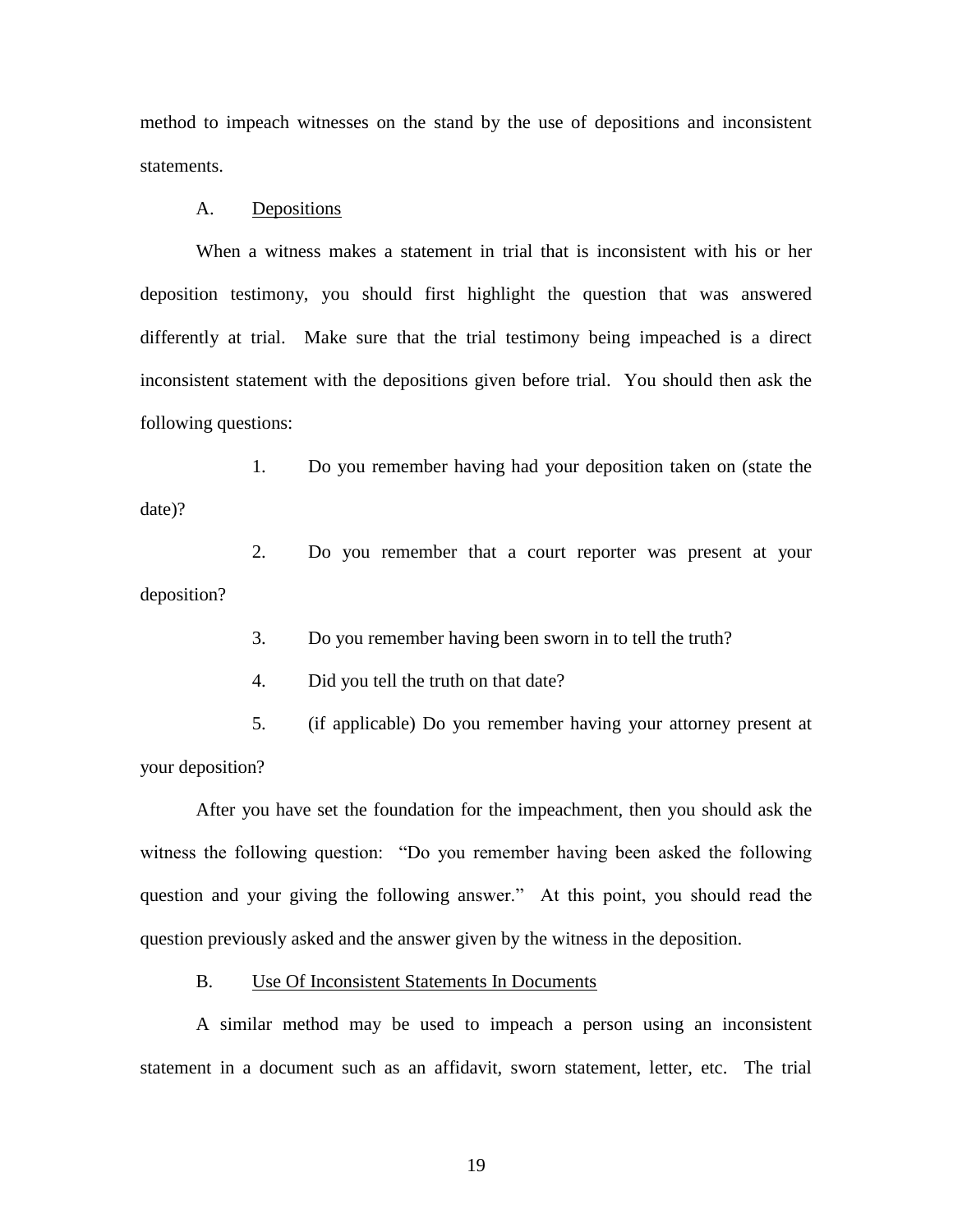attorney should first highlight the inconsistent trial testimony that will be impeached. Next, the lawyer should identify and authenticate the document that will show the inconsistent statement given by the same witness. In order to establish the foundation necessary to impeach an individual with the use of an inconsistent statement, the witness should be asked the following questions:

1. Do you remember having given a statement to (person) regarding how the accident occurred?

- 2. Did you give that statement freely?
- 3. Who was present when you gave your statement?
- 4. When was the statement given?

The witness should then be shown the exhibit and asked the following question:

I show you what has been marked as Plaintiff's Exhibit "A" for identification. Is this a copy of your sworn statement?

Finally, read the relevant portion of the statement that directly contradicts the trial testimony of the witness.

Impeachment through the use of depositions or documented inconsistent statements should be accomplished in an organized fashion and should be performed smoothly and directly. The relevant pages and sections of the deposition should be marked and highlighted beforehand so as not to fumble through pages, lose momentum, or lose control of the witness.

There is nothing more impressive than to see an attorney properly impeach a witness through the use of inconsistent statements in documents or in a deposition. It is a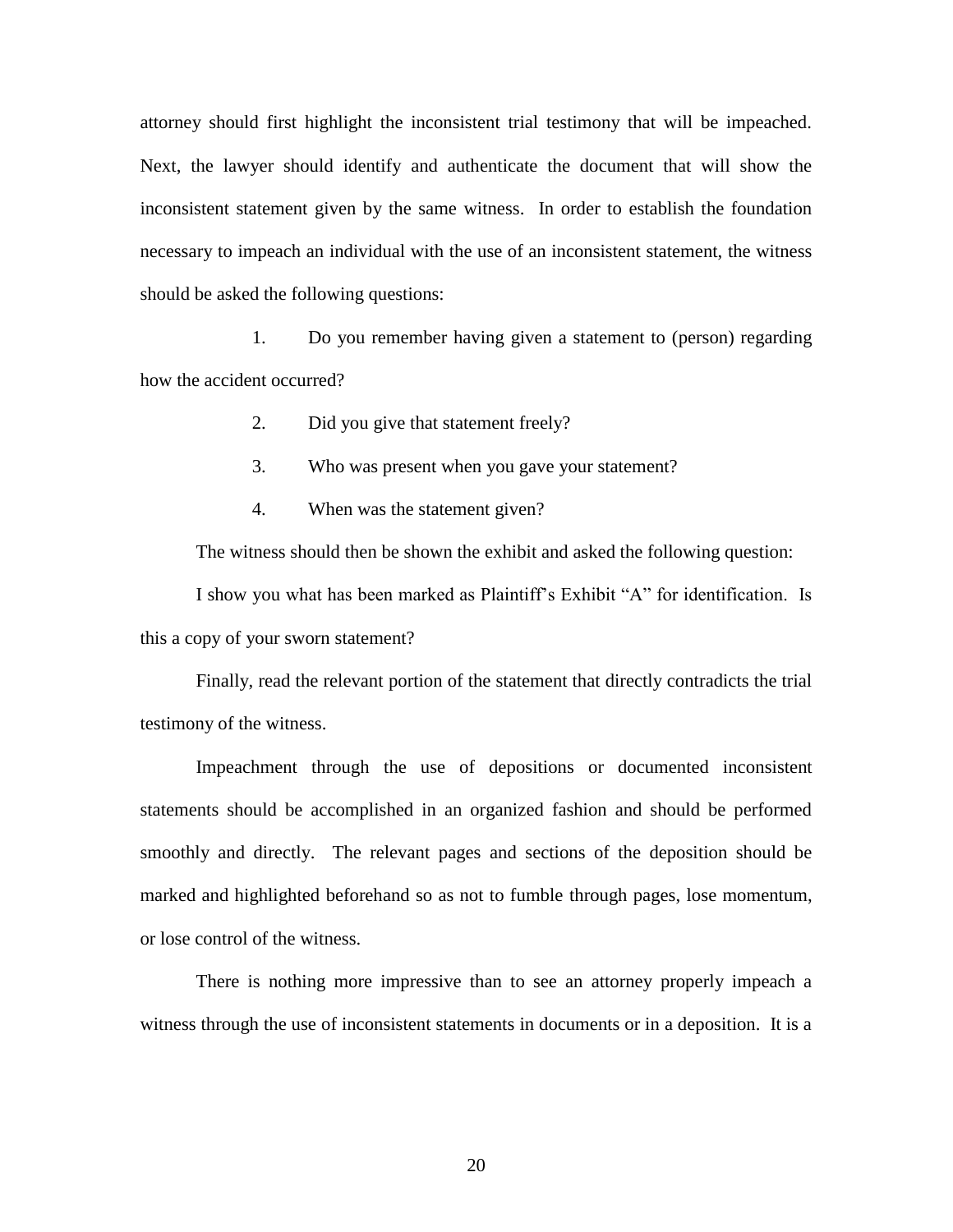very simple procedure to learn and, once mastered, will prove to be an effective means of cross-examining even the most "dangerous" witness at trial.

### IV. **IMPEACHMENT WITH AUTHORITATIVE TREATISES**

An effective way of cross-examining expert witnesses is through the use of an authoritative treatise. This method of cross-examination is specifically authorized by Fla. Stat. Sect. 90.706 which states:

Statements of facts or opinions on a subject of science, art, or specialized knowledge contained in a published treatise, periodical, book, dissertation, pamphlet, or other writing may be used in cross-examination of an expert witness if the expert witness recognizes the author or the treatise, periodical, book, dissertation, pamphlet, or other writing to be authoritative, or, notwithstanding nonrecognition by the expert witness, if the trial court finds the author or the treatise, periodical, book, dissertation, pamphlet, or other writing to be authoritative and relevant to the subject matter.

The first step towards using a treatise for cross-examination is to establish the foundation for its authority. This is accomplished by either having the expert witness, another expert in the case, or the Court recognize the author of the treatise, periodical, book, dissertation, pamphlet, or other writing in question to be authoritative. Myron v. Doctors General Hospital, Ltd., 23 Fl. L.W. D105, D109 (Fla. 4<sup>th</sup> DCA 1997). Factors that the Court may consider in making its determination include the sworn statements of the other experts in the case that the materials are authoritative. Kirkpatrick v. Wolford, 23 Fl. L.W. D166, D167 (Fla. 5<sup>th</sup> DCA 1997); Chesterton v. Fisher, 655 So.2d 170 (Fla. 3d DCA 1995). You need not prove by a preponderance of the evidence that the literature is indeed authoritative. Kirkpatrick, 23 Fl. L.W. at 167. When the Court finds competent evidence that the materials are authoritative it should permit their use. Id.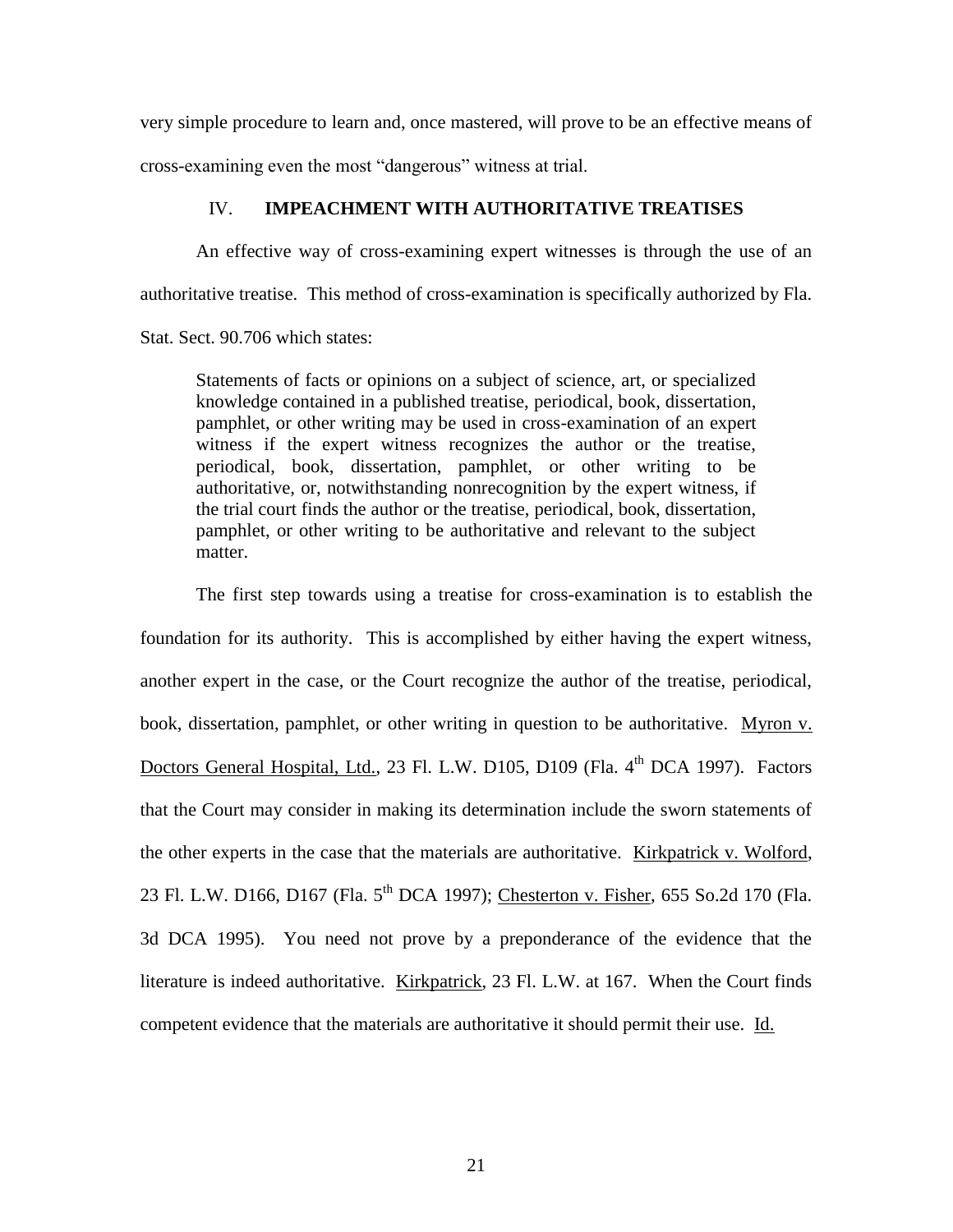In preparing for trial, you should read all articles, books, and journals that are related to your opposing expert's field. Effective research will likely produce published positions from authoritative sources that are contrary to the opposing expert's position. Also, making use of your own expert as a valuable resource in obtaining materials will ease the preparation necessary for the cross-examination of your opposing expert.

# V. **DOCUMENTARY EVIDENCE**

Before documentary evidence may be introduced, certain foundations must be established. You may have the best "proof" in the world, but if it is not admitted evidence, it might as well not exist at all.

Regardless of the type of evidence, whether records, bills, photographs, letters, diagrams, or charts, you must lay the proper foundation before the documents may be introduced as evidence. This article offers some suggestions on how to establish the proper foundation for the admission of different types of evidence.

A. Business Records:

1. You should ask the following questions in order to lay the foundation for business records to be admitted into evidence and considered an exception to the hearsay rule:

a. Are you familiar with Exhibit "A" (business records) for identification?

b. Is it your company's business practice to prepare these types of records?

c. Were these records prepared in the ordinary scope of the business of your company?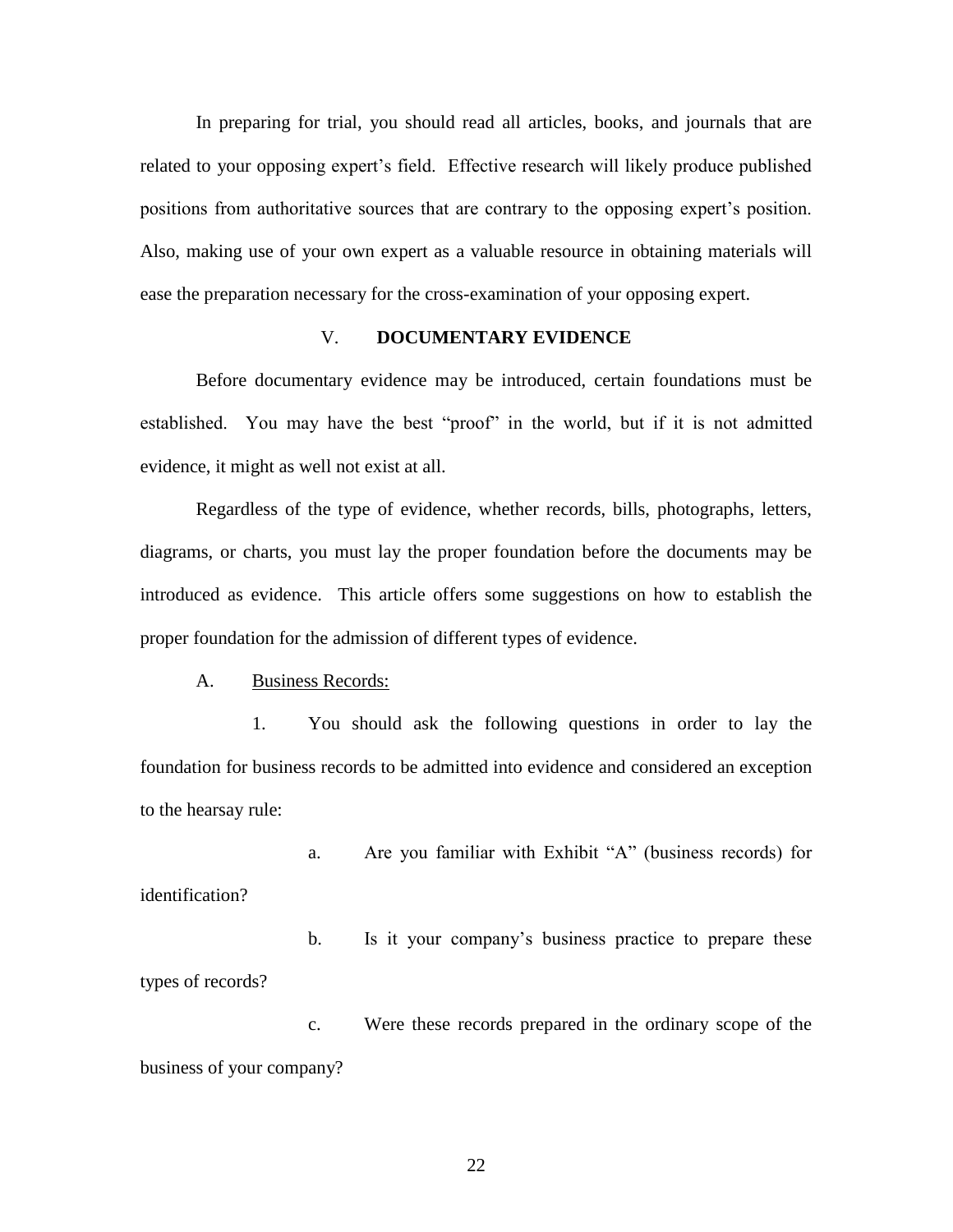d. Were they prepared by someone with knowledge?

e. Were they prepared at or about the time the matters reflected in the records occurred?

f. Were these documents stored after they were prepared?

g. Where were these documents retrieved from?

h. Is it a regular part of your business to keep and maintain

records of this type?

i. Are these documents of the type that would be kept under your custody or control?

j. Move the documents into evidence.

2. See Fla. R. Evid. §90.803(6).

### B. Tape Recordings:

1. You should ask the following questions in order to lay the foundation for tape recordings to be admitted into evidence:

a. Have you had the opportunity to hear the voice of Mr. X

before?

- b. How many times have you heard his voice?
- c. Tell us how you are familiar with Mr. X's voice?
- d. Have you heard the recording marked as Exhibit "B" for

### identification?

- e. Do you recognize the voice?
- f. To whom does the voice belong?
- g. Move the recording into evidence.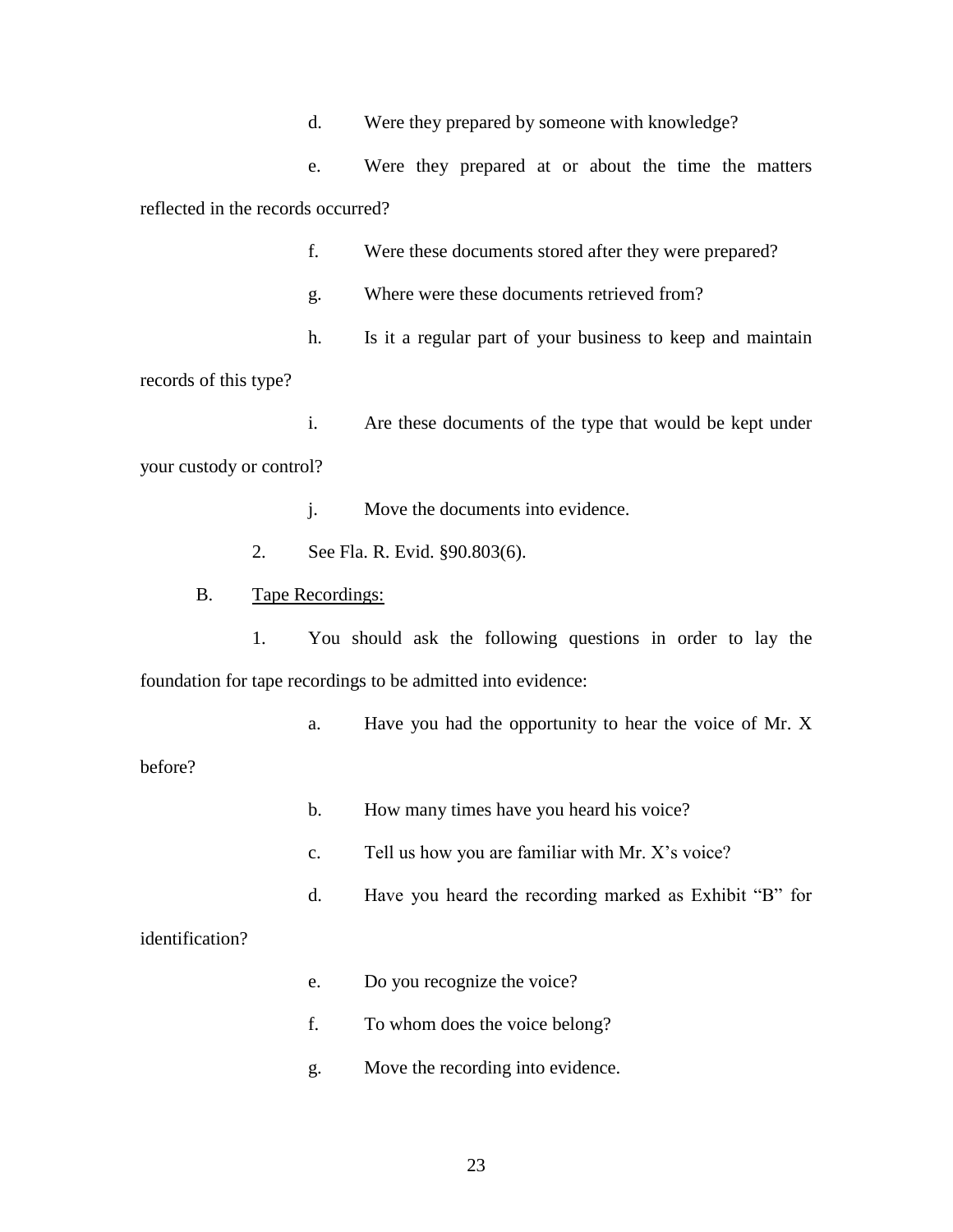C. Photographs:

1. You should ask the following questions in order to lay the foundation for photographs to be admitted into evidence:

a. I am showing you what has been marked as Exhibit "C" for identification. Do you recognize what is shown in this photograph?

b. Are you familiar with the scene (person, product, etc.) portrayed in this photograph?

c. How are you familiar with the scene portrayed in the photograph?

d. Does the scene portrayed in the photograph fairly and accurately represent the scene as you remember it on (date in question)?

e. Move the photograph into evidence.

D. Authenticating a Letter:

1. You should ask the following questions in order to authenticate a letter:

a. Are you familiar with the signature of Mr. Smith (person who signed the letter)?

b. How are you familiar with Mr. Smith's signature?

c. Show the witness what has been marked Exhibit "D" for

identification.

- d. Do you recognize the signature at the bottom of this letter?
- e. Whose signature is this?
- f. Move the letter into evidence.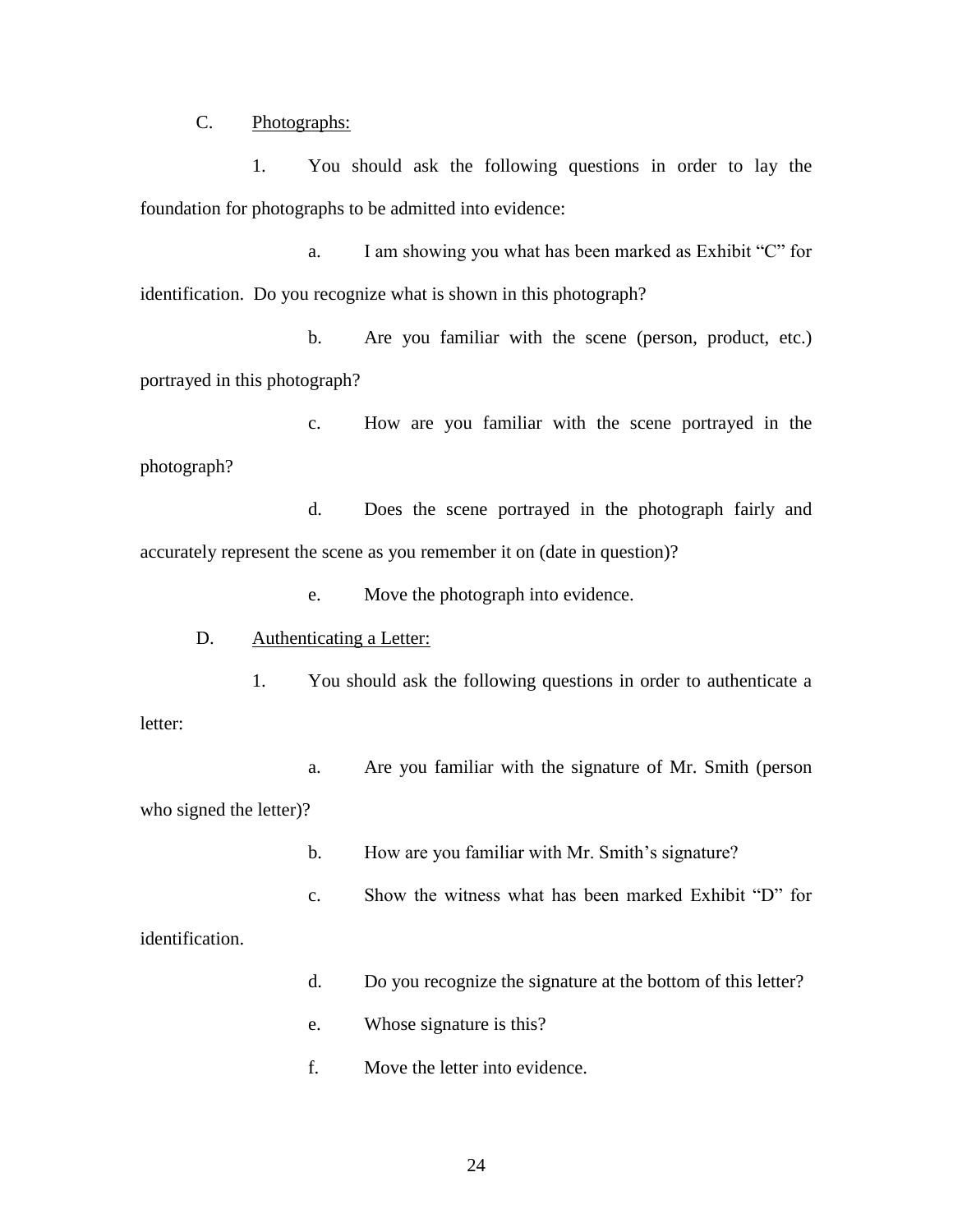E. Diagrams:

1. You should ask the following questions in order to lay the foundation for diagrams to be admitted into evidence:

a. I am showing you what has been marked as Exhibit "E" for identification. Are you familiar with the area located at  $16<sup>th</sup>$  Street and  $12<sup>th</sup>$  Avenue in Dade County, Florida?

b. How are you familiar with this area?

c. Based on your familiarity with the area, can you tell us whether the scene depicted in this diagram fairly and accurately represents the area as you recall it on the date in question?

d. Move the diagram into evidence.

### F. Refreshing Recollection:

1. To refresh an individual's memory on a particular matter, you should first establish that the witness does not remember that matter. Then ask the following questions?

- a. Did you at some time remember this?
- b. Did you at any time prepare a document setting out what

happened?

- c. Would a review of this document assist you in remembering the matters that we are concerned about today?
- d. I am handing you what has been marked Exhibit "F" for identification.
	- e. Please review it and tell me if it helps you to remember.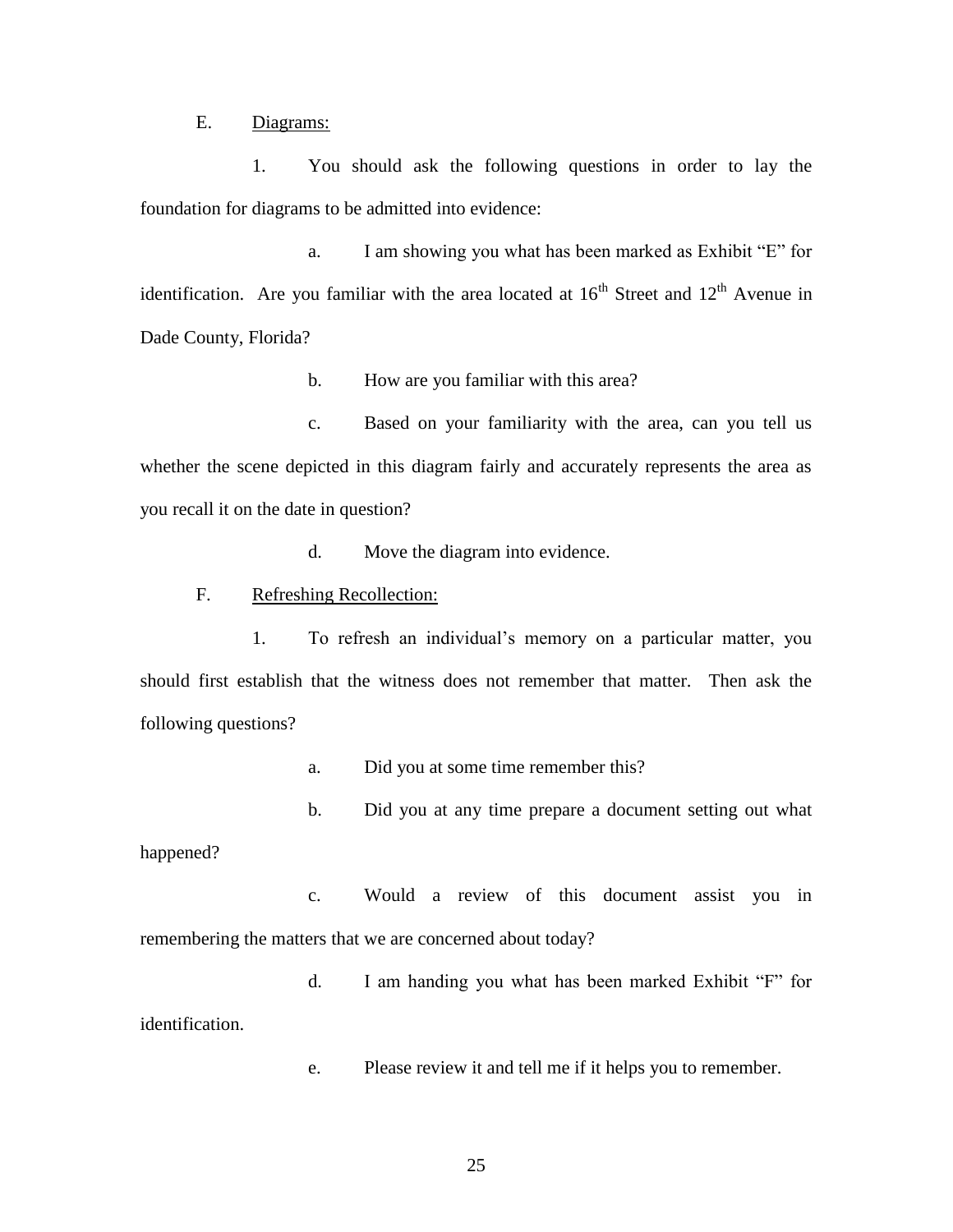- f. Does that document refresh your recollection?
- g. Do you now have an independent recollection of the facts?
- h. Tell us what happened.

#### G. Authenticating Handwriting in a Document:

1. You should ask the following questions in order to authenticate a handwritten document:

- a. Are you familiar with the handwriting of Mr. Smith?
- b. How are you familiar with Mr. Smith's handwriting?
- c. I show you what has been marked Exhibit "G" for

identification.

- d. Do you recognize the handwriting in this document?
- e. To whom does it belong?
- f. Move exhibit into evidence.

2. If you are "stuck" in attempting to introduce documentary evidence at trial and do not remember how to do it, just recall the basic steps necessary to establish an evidentiary foundation:

- a. Show that the witness is familiar with the document that you are attempting to admit into evidence.
	- b. Have the witness authenticate the document.
	- c. Establish that the document is what it purports to be.
	- d. Demonstrate the document's relevance to the case.